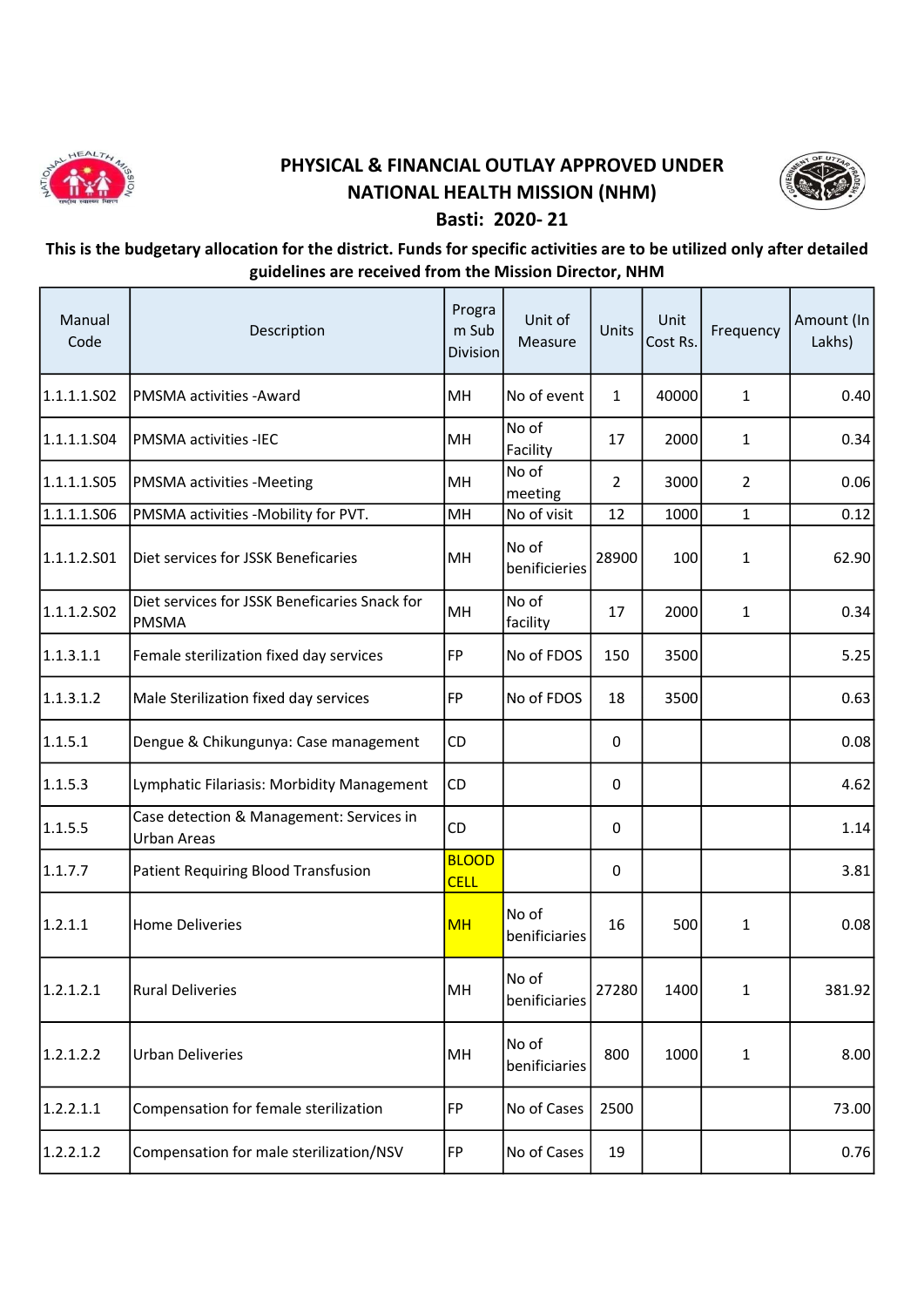| Manual<br>Code | Description                                                                              | Progra<br>m Sub<br><b>Division</b> | Unit of<br>Measure     | Units            | Unit<br>Cost Rs. | Frequency | Amount (In<br>Lakhs) |
|----------------|------------------------------------------------------------------------------------------|------------------------------------|------------------------|------------------|------------------|-----------|----------------------|
| 1.2.2.2.2      | PPIUCD services: Compensation to beneficiary FP                                          |                                    | No of Cases            | 2443             | 300              |           | 7.33                 |
| 1.2.2.2.3      | PAIUCD Services: Compensation to beneficiary FP                                          |                                    | No of Cases            | 45               | 300              |           | 0.14                 |
| 1.2.2.2.4      | Injectable contraceptive incentive for<br>beneficiaries                                  | FP                                 | No of Cases            | 5759             | 100              |           | 5.76                 |
| 1.2.3.2        | TB Patient Nutritional Support under Nikshay<br>Poshan Yojana                            | CD                                 |                        | 0                |                  |           | 153.75               |
| 1.3.1.1        | SNCU                                                                                     | <b>CH</b>                          | No of<br>Facility      | 1                |                  |           | 12.00                |
| 1.3.1.2        | <b>NBSU</b>                                                                              | <b>CH</b>                          | No of<br>Facility      | $\mathbf{1}$     | 5000             | 12        | 0.60                 |
| 1.3.1.4        | <b>NRCs</b>                                                                              | <b>CH</b>                          | No of<br>Facility      | $\mathbf{1}$     |                  |           | 7.80                 |
| 1.3.1.6        | AH/ RKSK Clinics                                                                         | <b>RKSK</b>                        |                        | $\overline{2}$   |                  |           | 0.32                 |
| 1.3.1.7.502    | Phone and Internet Charges for DEIC Manager RBSK                                         |                                    | no of DEIC<br>managers | 0                | 2000             | 1         | 0.02                 |
| 1.3.1.8        | <b>District NCD Clinic</b>                                                               |                                    |                        | $\Omega$         |                  |           | 1.00                 |
| 1.3.1.9        | CHC NCD Clinic: Mobility, Miscellaneous &<br>Contingencies                               | <b>NCD</b>                         |                        | 0                |                  |           | 13.00                |
| 1.3.2.4        | Consumables for computer including provision<br>for internet access for strengthening RI | R <sub>1</sub>                     | No.                    | 0                | 1000             | 12        | 0.12                 |
| 1.3.2.6.501    | IMEP Services- BMW- DH                                                                   | <b>IMEP</b>                        |                        | 833              |                  |           | 109.46               |
| 1.3.2.6.502    | IMEP Services- BMW- CHC/BPHC                                                             | <b>IMEP</b>                        |                        | 354              |                  |           | 46.52                |
| 1.3.2.6.503    | IMEP Services- BMW Block Level UPHC &<br><b>District Level UPHC</b>                      | <b>IMEP</b>                        |                        | 4                |                  |           | 0.53                 |
| 1.3.2.6.S05    | <b>IMEP Services- BMW-TRAUMA CENTERS</b>                                                 | <b>IMEP</b>                        |                        | 10               |                  |           | 1.31                 |
| 1.3.2.6.506    | IMEP Services- Machnized Cleaning - DH                                                   | <b>IMEP</b>                        |                        | 0                |                  |           | 259.31               |
| 1.3.2.6.508    | IMEP Services- Mannual Laundry-DH & MCH<br>Wing (100 Bed)                                | <b>IMEP</b>                        |                        | 0                |                  |           | 31.98                |
| 1.3.2.6.S09    | IMEP Services- Mechanized Laundry- 50<br>District Level Hospital                         | <b>IMEP</b>                        |                        | 1                |                  |           | 45.45                |
| 1.3.2.6.510    | IMEP Services- Cleaning - CHC/BPHC                                                       | <b>IMEP</b>                        |                        | 354              |                  |           | 23.29                |
| 1.3.2.6.S12    | <b>IMEP Services-Cleaning -TRAUMA CENTERS</b>                                            | <b>IMEP</b>                        |                        | 10               |                  |           | 0.66                 |
| 1.3.2.6.513    | <b>IMEP Services-Cleaniness - Sub Centers</b>                                            | <b>IMEP</b>                        |                        | 273              |                  |           | 16.38                |
| 1.3.2.6.S15    | POL for generator-DH                                                                     | <b>IMEP</b>                        |                        | 0                |                  |           | 12.60                |
| 1.3.2.6.516    | POL for generator -CHC and BPHC                                                          | <b>IMEP</b>                        |                        | $\boldsymbol{0}$ |                  |           | 22.05                |
| 2.1.3.1        | <b>Blood collection and Transport Vans</b>                                               | <b>BLOOD</b><br><b>CELL</b>        | No of units            | 0                | 660000           | 1         | 6.60                 |
| 2.2.1          | POL for Family Planning/Others                                                           | FP                                 | No of FDOS             | 35               | 1000             |           | 0.35                 |
| 2.2.2          | Mobility & Communication support for AH<br>counsellors & RKSK Coordinators               | <b>RKSK</b>                        | No of<br>Councelor     | $\overline{2}$   | 1200             | 12        | 0.29                 |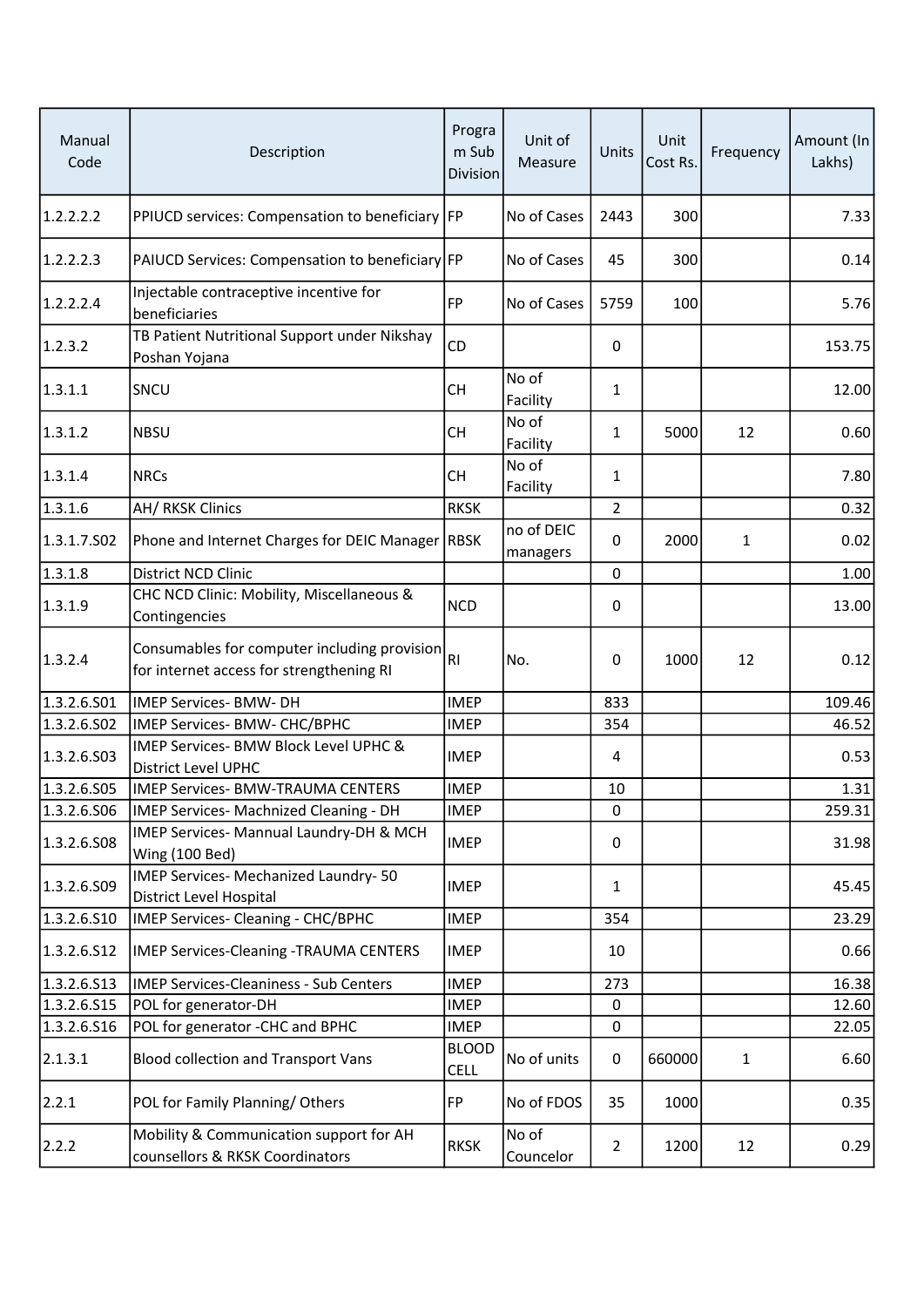| Manual<br>Code    | Description                                                                                                                                                                                      | Progra<br>m Sub<br><b>Division</b> | Unit of<br>Measure                      | Units | Unit<br>Cost Rs. | Frequency    | Amount (In<br>Lakhs) |
|-------------------|--------------------------------------------------------------------------------------------------------------------------------------------------------------------------------------------------|------------------------------------|-----------------------------------------|-------|------------------|--------------|----------------------|
| 2.2.3             | Mobility support for RBSK Mobile health team RBSK                                                                                                                                                |                                    | No of<br>vehicles                       | 28    | 33000            | 12           | 110.88               |
| 2.2.4             | Support for RBSK: CUG connection per team<br>and rental                                                                                                                                          | <b>RBSK</b>                        | No of teams                             | 28    | 200              | 12           | 0.67                 |
| 2.3.1.1.2         | Monthly Village Health and Nutrition Days                                                                                                                                                        | R <sub>1</sub>                     | no of<br>sessions                       | 4782  | 100              | 1            | 4.78                 |
| 2.3.1.9           | Focus on slum & underserved areas in urban<br>areas/alternative vaccinator for slums                                                                                                             | RI                                 |                                         | 48    |                  |              | 1.01                 |
| 2.3.1.10          | Mobility support for mobile health team/<br>TA/DA to vaccinators                                                                                                                                 | RI                                 | No of<br>mobile<br>immunizati<br>on Van | 0     | 33000            |              | 5.94                 |
| 2.3.2.3           | DMHP: Targeted interventions at community<br>level Activities & interventions targeted at<br>schools, colleges, workplaces, out of school<br>adolescents, urban slums and suicide<br>prevention. | <b>NCD</b>                         |                                         | 0     |                  |              | 6.00                 |
| 2.3.2.5           | Tobacco Cessation Centre (TCC): Weekly FGD<br>with the tobacco users                                                                                                                             | <b>NCD</b>                         |                                         | 0     |                  |              | 0.52                 |
| 2.3.3.2           | Screening and free spectacles to school<br>children                                                                                                                                              | <b>NCD</b>                         |                                         | 0     |                  |              | 4.32                 |
| 2.3.3.3           | Screening and free spectacles for near work to<br>Old Person                                                                                                                                     | <b>NCD</b>                         |                                         | 0     |                  |              | 4.32                 |
| 2.3.3.4.1         | Coverage of Public School                                                                                                                                                                        | <b>NCD</b>                         |                                         | 0     |                  |              | 0.67                 |
| 2.3.3.4.2         | Coverage of Pvt. School                                                                                                                                                                          | <b>NCD</b>                         |                                         | 0     |                  |              | 2.00                 |
| 2.3.3.4.3         | Coverage of Public School in other's school<br>programme                                                                                                                                         | <b>NCD</b>                         |                                         | 0     |                  |              | 1.33                 |
| 2.3.3.4.4         | Coverage of Pvt. School in other's school<br>programme                                                                                                                                           | <b>NCD</b>                         |                                         | 0     |                  |              | 1.00                 |
| 2.3.3.4.5         | Sensitization campaign for college students                                                                                                                                                      | <b>NCD</b>                         |                                         | 0     |                  |              | 2.00                 |
| 3.1.1.1.1         | JSY Incentive to ASHA                                                                                                                                                                            | <b>MH</b>                          | No of ASHA                              | 23200 | 600              | $\mathbf{1}$ | 139.20               |
| 3.1.1.1.2         | ASHA incentive under MAA programme @ Rs<br>100 per ASHA for quarterly mother's meeting                                                                                                           | <b>CH</b>                          | No of<br>meetings                       | 1824  | 100              |              | 3.65                 |
| 3.1.1.1.3.50<br>1 | Incentive for Home Based Newborn Care<br>programme Rural                                                                                                                                         | <b>CH</b>                          | No of<br>newborn                        | 59268 | 250              | $\mathbf{1}$ | 148.17               |
| 3.1.1.1.5         | Incentive for referral of SAM cases to NRC and<br>for follow up of discharge SAM children from<br><b>NRCs</b>                                                                                    | <b>CH</b>                          | No of Child                             | 860   | 150              | 1            | 0.26                 |
| 3.1.1.1.6         | Incentive for National Deworming Day for<br>mobilising out of school children                                                                                                                    | <b>RKSK</b>                        | No of ASHA                              | 2457  | 100              | $\mathbf{1}$ | 2.46                 |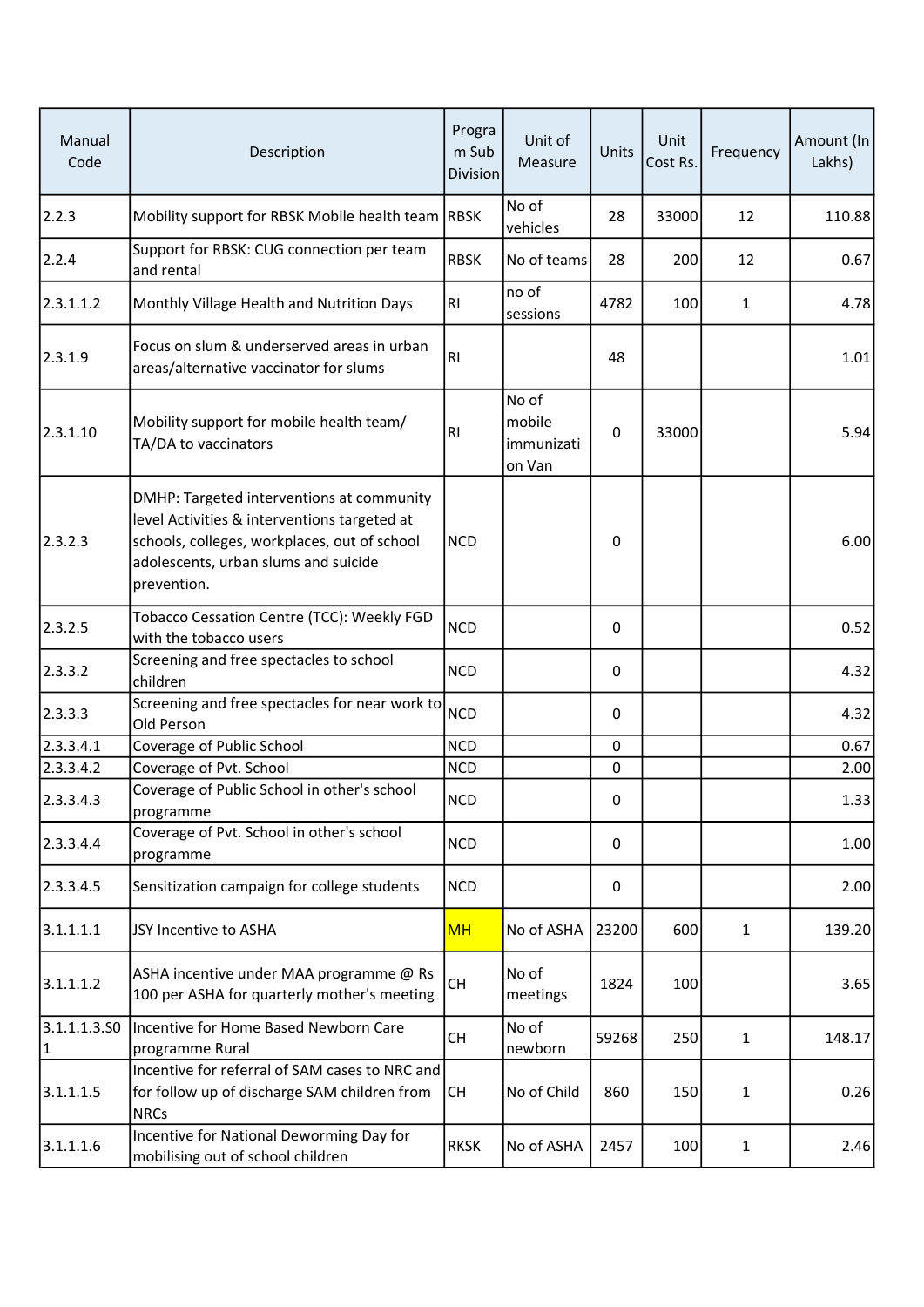| Manual<br>Code     | Description                                                                                                       | Progra<br>m Sub<br><b>Division</b> | Unit of<br>Measure             | Units | Unit<br>Cost Rs. | Frequency    | Amount (In<br>Lakhs) |
|--------------------|-------------------------------------------------------------------------------------------------------------------|------------------------------------|--------------------------------|-------|------------------|--------------|----------------------|
| 3.1.1.1.7          | Incentive for IDCF for prophylactic distribution<br>of ORS to family with under-five children.                    | <b>CH</b>                          | No of ASHA                     | 1824  | 100              | $\mathbf{1}$ | 1.82                 |
| 3.1.1.1.9          | National Iron Plus Incentive for mobilizing<br>children and/or ensuring compliance and<br>reporting (6-59 months) | <b>CH</b>                          | No of ASHA                     | 1824  | 50               | 1            | 5.47                 |
| 3.1.1.1.11         | ASHA Incentive under Immunzation                                                                                  | <b>RI</b>                          | no of<br>children              | 50064 | 225              | $\mathbf{1}$ | 112.64               |
| 3.1.1.1.12         | Incentive to ASHA for Quaterly Visit Under<br><b>HBYC</b> program                                                 | <b>CH</b>                          | No of Child<br>/ 5 visits      | 18414 | 250              | 1            | 46.04                |
| 3.1.1.1.13.5<br>03 | ASHA incentive for HRP identification and<br>follow up                                                            | MH                                 | No of ASHA                     | 1250  | 300              | 1            | 3.75                 |
| 3.1.1.2.1          | ASHA Incentives under Saas Bahu Sammellan                                                                         | FP                                 | No of Saas<br>Bahu<br>Sammelan | 1411  | 100              |              | 1.41                 |
| 3.1.1.2.2          | ASHA Incentives under Nayi Pehl Kit                                                                               | FP                                 | No of Nayi<br>Pahel Kit        | 6470  | 100              |              | 6.47                 |
| 3.1.1.2.4          | ASHA PPIUCD incentive for accompanying the<br>client for PPIUCD insertion                                         | <b>FP</b>                          |                                | 2443  | 150              |              | 3.66                 |
| 3.1.1.2.5          | ASHA PAIUCD incentive for accompanying the<br>client for PAIUCD insertion                                         | <b>FP</b>                          |                                | 10    | 150              |              | 0.02                 |
| 3.1.1.2.6.50<br> 1 | ASHA incentive under ESB scheme for<br>promoting spacing of births between 02<br>children                         | <b>FP</b>                          | No of Clints                   | 3269  | 500              |              | 16.34                |
| 2                  | 3.1.1.2.6.S0 ASHA incentive under ESB scheme for<br>promoting spacing of 02 years after marriage                  | FP                                 | No of Clints                   | 3269  | 500              |              | 16.34                |
| 3.1.1.2.7          | ASHA incentive under ESB scheme for<br>promoting Adoption of Limiting Method upto<br>Two Children                 | FP                                 | No of Clints                   | 238   | 1000             |              | 2.38                 |
| 3.1.1.2.9.50<br> 1 | ASHA incentive for injectable contraceptive                                                                       | <b>FP</b>                          | No of Cases                    | 4031  | 100              |              | 4.03                 |
| 3.1.1.2.9.50<br>2  | Reimbursement of travel expenses for<br>accompanying a women to facility for medical FP<br>abortion               |                                    | No of Cases                    | 36    | 225              |              | 0.08                 |
| 3.1.1.2.9.50<br>3  | Reimbursement of travel expenses for<br>accompanying a women to facility for surgical  FP<br>abortion (MVA/EVA)   |                                    | No of Cases                    | 36    | 150              |              | 0.05                 |
| 3.1.1.4.2          | ASHA Incentive for Dengue and Chikungunya                                                                         |                                    |                                | 0     |                  |              | 23.36                |
| 3.1.1.4.4          | ASHA incentive for referral of AES/JE cases to<br>the nearest CHC/DH/Medical College                              |                                    |                                | 0     |                  |              | 0.30                 |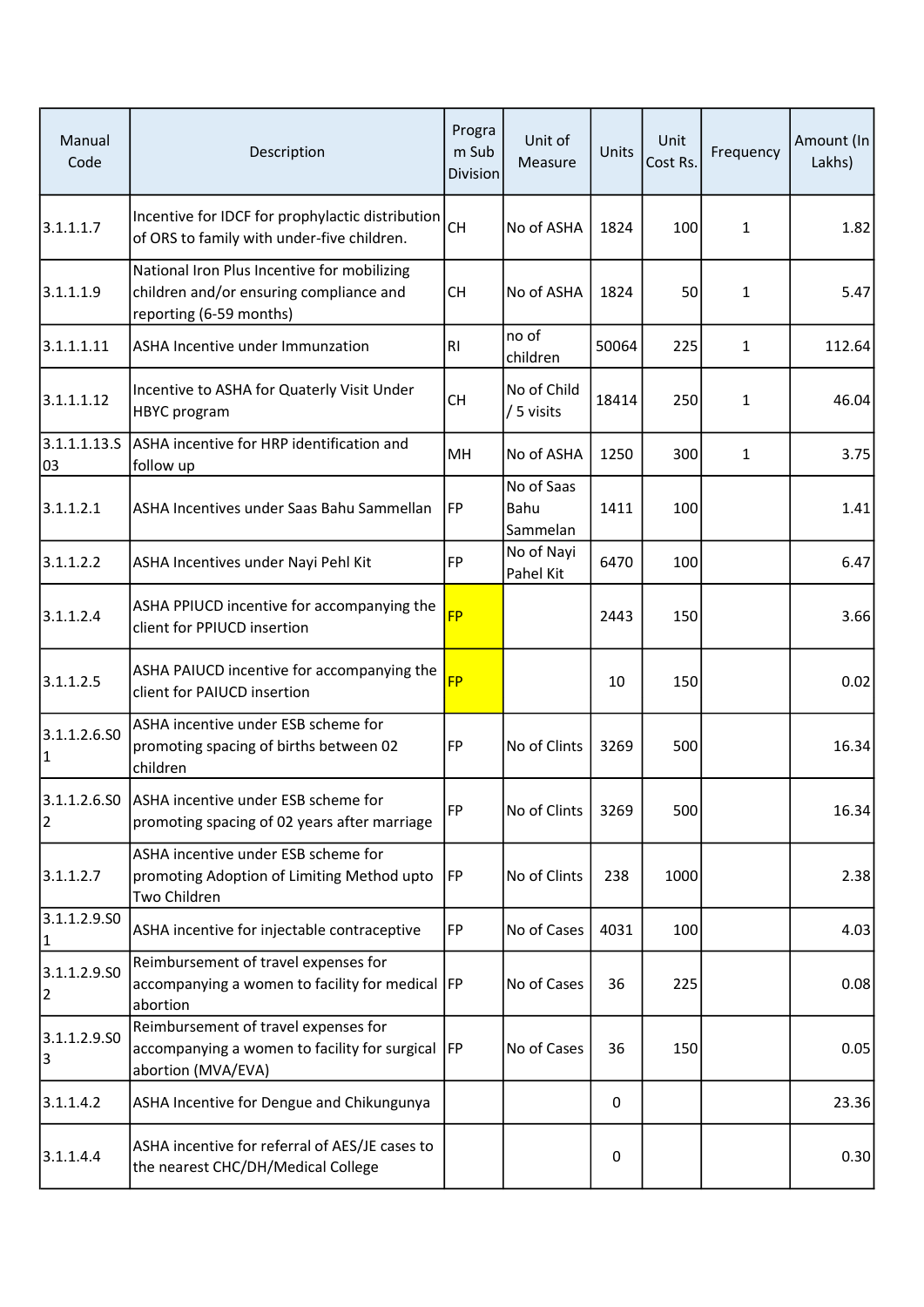| Manual<br>Code            | Description                                                                                 | Progra<br>m Sub<br><b>Division</b> | Unit of<br>Measure             | Units    | Unit<br>Cost Rs. | Frequency    | Amount (In<br>Lakhs) |
|---------------------------|---------------------------------------------------------------------------------------------|------------------------------------|--------------------------------|----------|------------------|--------------|----------------------|
| 3.1.1.4.5                 | Honorarium for Drug Distribution including<br>ASHAs and supervisors involved in MDA         |                                    |                                | 0        |                  |              | 35.94                |
| 3.1.1.4.8.1               | ASHA incentive for detection of leprosy                                                     |                                    |                                | 177      |                  |              | 0.44                 |
| 3.1.1.4.8.2               | ASHA Incentive for PB (Treatment completion)                                                |                                    |                                | 106      |                  |              | 0.42                 |
| 3.1.1.4.8.3               | ASHA Incentive for MB (Treatment<br>completion)                                             |                                    |                                | 71       |                  |              | 0.43                 |
| 3.1.1.4.9                 | ASHA Involvement under NLEP - Sensitisation                                                 |                                    |                                | 300      |                  |              | 0.30                 |
| 3.1.1.5.1                 | <b>ASHA Incentive under NIDDCP</b>                                                          |                                    |                                | $\Omega$ |                  |              | 7.01                 |
| 3.1.1.5.2.50<br>3         | ASHA Incentive Filling of CBAC forms Under<br><b>HWC</b>                                    | <b>CP</b>                          |                                | 0        |                  |              | 17.50                |
| 4                         | 3.1.1.5.2.SO ASHA Incentive for Mobilising, Screening and<br>Follow Up Under HWC            | <b>CP</b>                          |                                | 0        |                  |              | 17.50                |
| 3.1.1.6.1                 | ASHA incentives for routine activities                                                      | <b>CP</b>                          |                                | 2336     |                  |              | 560.64               |
| 3.1.1.6.3.50<br> 4        | Incentive to ASHA Facilitator                                                               | <b>CP</b>                          |                                | 117      |                  |              | 6.32                 |
| 3.1.1.6.3.50<br><u> 5</u> | Incentive to ASHA for Health Promotion Day                                                  | <b>CP</b>                          |                                | 2336     |                  |              | 56.06                |
| 3.1.1.6.3.50<br>6         | Incentive to ASHA under PMMVY                                                               | <b>CP</b>                          |                                | 14016    |                  |              | 14.02                |
| 3.1.1.6.3.50<br>17        | Incentive to ASHA Facilitator for CBAC, HRP<br>and SAM Tracking                             | <b>CP</b>                          |                                | 117      |                  |              | 17.55                |
| 3.1.2.8.502               | Training under HBYC TOT at District Level &<br><b>Block Level Training</b>                  | <b>CH</b>                          | No of Batch                    | 179      |                  |              | 80.98                |
| 3.1.3.1                   | Supervision costs by ASHA facilitators(12<br>months)                                        | <b>CP</b>                          |                                | 117      |                  |              | 84.24                |
| 3.1.3.2                   | Support provisions to ASHA (Uniform)                                                        | CP                                 |                                | 2453     |                  |              | 14.72                |
| 3.1.3.3                   | Awards to ASHA's/Link workers                                                               | <b>CP</b>                          |                                | 0        |                  |              | 7.65                 |
| 3.1.3.4                   | Mobilization of children through ASHA or<br>other mobilizers                                | RI                                 | No of<br>session               | 38256    | 150              | $\mathbf{1}$ | 57.38                |
| 3.1.3.5.501               | Incentive for other link workers for Prepration<br>of Due List of Childrens to be immunized | RI                                 | No of<br>session               | 1680     | 100              | $\mathbf{1}$ | 1.68                 |
| 3.2.1.SO <sub>2</sub>     | Other activities under Mission Parivar Vikas:<br>Demand Generation (Saas Bahu Sammellan)    | FP                                 | No of Saas<br>Bahu<br>Sammelan | 1411     | 1500             |              | 21.16                |
| 3.2.3.1.1                 | Treatment Supporter Honorarium (Rs 1000)                                                    |                                    |                                | 0        |                  |              | 30.75                |
| 3.2.3.1.2                 | Treatment Supporter Honorarium (Rs 5000)                                                    |                                    |                                | 0        |                  |              | 4.67                 |
| 3.2.3.1.3                 | Incentive for informant (Rs 500)                                                            |                                    |                                | 0        |                  |              | 3.46                 |
| 3.2.3.4.501               | Incentive for community<br>volunteers/supervisors /LT etc undertaking<br><b>ACF</b>         |                                    |                                | 0        |                  |              | 36.56                |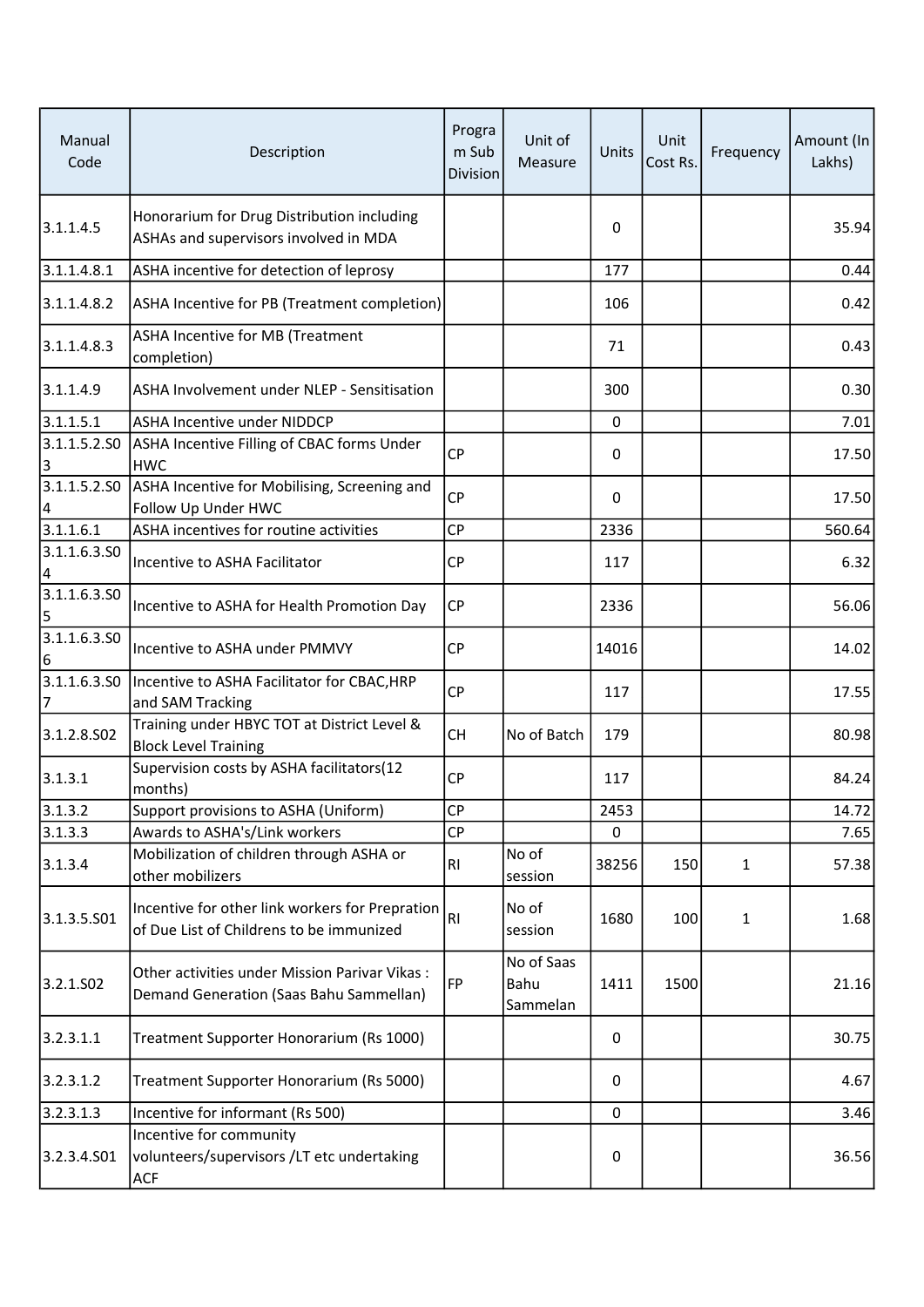| Manual<br>Code               | Description                                                                                                                 | Progra<br>m Sub<br><b>Division</b> | Unit of<br>Measure            | Units        | Unit<br>Cost Rs. | Frequency    | Amount (In<br>Lakhs) |
|------------------------------|-----------------------------------------------------------------------------------------------------------------------------|------------------------------------|-------------------------------|--------------|------------------|--------------|----------------------|
| 3.2.5.2.1                    | Dengue & Chikungunya: Vector Control,<br>environmental management & fogging<br>machine                                      |                                    |                               | 0            |                  |              | 2.13                 |
| 3.3.3.2                      | Training of PRI's representatives/ Police<br>personnel/ Teachers/ Transport personnel/<br>NGO personnel/ other stakeholders |                                    |                               | 0            |                  |              | 0.30                 |
| 3.3.4.501                    | <b>AAA Platform</b>                                                                                                         |                                    |                               | 4991         |                  |              | 22.46                |
| 4.1.1                        | <b>District Hospitals</b>                                                                                                   | <b>CP</b>                          |                               | 4            |                  |              | 20.00                |
| 4.1.3                        | <b>Community Health Centers</b>                                                                                             | <b>CP</b>                          |                               | 15           |                  |              | 37.50                |
| $\sqrt{4.1.4}$               | <b>Primary Health Centers</b>                                                                                               | <b>CP</b>                          |                               | 33           |                  |              | 28.88                |
| 4.1.5                        | <b>Sub Centers</b>                                                                                                          | CP                                 |                               | 273          |                  |              | 32.76                |
| 4.1.6                        | Village Health Sanitation & Nutrition<br>Committee                                                                          | <b>CP</b>                          |                               | 1697         |                  |              | 101.82               |
| 4.1.7.501                    | H&WC Additional Untied Grant-SC                                                                                             | <b>CP</b>                          |                               | $\mathbf 0$  |                  |              | 36.90                |
| 4.1.7.S02                    | H&WC Additional Untied Grant-PHC                                                                                            | CP                                 |                               | 0            |                  |              | 9.00                 |
| 5.1.1.2.8                    | Infrastructure strengthening of SC to H&WC                                                                                  | CP                                 |                               | 0            |                  |              | 245.00               |
| 5.1.1.2.9                    | Infrastructure strengthening of PHC to H&WC                                                                                 |                                    |                               | 0            |                  |              | 8.22                 |
| 5.3.3                        | Blood bank/ Blood storage/ Day care centre<br>for hemoglobinopathies                                                        | <b>BLOOD</b><br><b>CELL</b>        |                               | 0            |                  |              | 6.50                 |
| 5.3.9                        | Safety Pits                                                                                                                 | RI                                 | No.                           | 12           | 6000             | $\mathbf{1}$ | 0.72                 |
| 5.3.13                       | ICU Establishment in Endemic District                                                                                       | <b>CD</b>                          |                               | 0            |                  |              | 9.26                 |
| 5.3.14                       | Civil Works under RNTCP                                                                                                     | CD                                 |                               | $\mathbf 0$  |                  |              | 2.40                 |
| 6.1.1.1.1                    | MVA / EVA for Safe Abortion services                                                                                        | <b>FP/CAC</b>                      | No of MVA/<br><b>EVA kits</b> | 40           | 3000             |              | 1.20                 |
| 6.1.1.2.3<br>SO <sub>1</sub> | Procurement Of Equipment for Skill Lab Under<br><b>SAANS at District Level</b>                                              | <b>CH</b>                          | No of<br>Equipment            | 1            |                  |              | 2.50                 |
| 6.1.1.2.3.50 <br>2           | Procurement Of Hand held Pulse Oximeter<br>and nebulizer under SAANS at District Level                                      | <b>CH</b>                          | No of<br>Equipment            | 64           |                  |              | 5.76                 |
| 6.1.1.2.4.50<br>5            | Procurement of Phototherepy for NBSU                                                                                        | <b>CH</b>                          | No of<br>Equipment            | $\mathbf{1}$ | 65000            | 1            | 1.30                 |
| 6.1.1.2.4.50<br>6            | Procurement of Radiant Warmer for NBSU                                                                                      | <b>CH</b>                          | No of<br>Equipment            | $\mathbf{1}$ | 60000            | 1            | 2.40                 |
| 6.1.1.3.1                    | NSV kits                                                                                                                    | FP                                 |                               | 3            | 1000             |              | 0.03                 |
| 6.1.1.3.3                    | Minilap kits                                                                                                                | FP                                 | No of<br>Minilap kits         | 3            | 3000             |              | 0.09                 |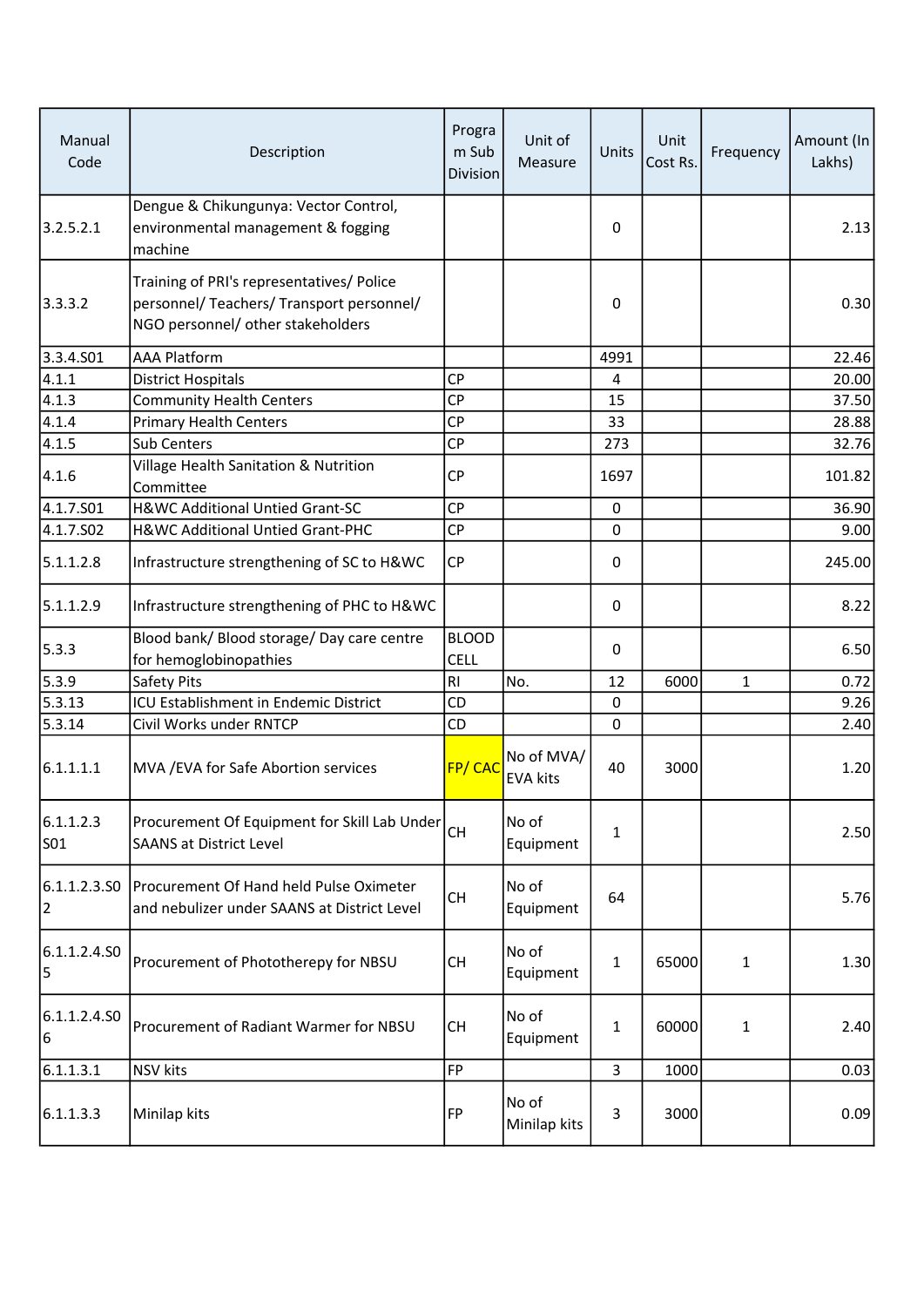| Manual<br>Code     | Description                                                              | Progra<br>m Sub<br><b>Division</b> | Unit of<br>Measure      | Units | Unit<br>Cost Rs. | Frequency    | Amount (In<br>Lakhs) |
|--------------------|--------------------------------------------------------------------------|------------------------------------|-------------------------|-------|------------------|--------------|----------------------|
| 6.1.1.3.5          | PPIUCD forceps                                                           | FP                                 | No of Kallys<br>forceps | 10    | 1000             |              | 0.10                 |
| 6.1.1.5.1          | Equipment for Mobile health teams                                        | <b>RBSK</b>                        | No of teams             | 28    | 5000             | $\mathbf{1}$ | 1.40                 |
| 6.1.1.15.2         | <b>Equipment for IHIP</b>                                                |                                    |                         | 0     |                  |              | 0.60                 |
| 6.1.1.17.1         | Equipments                                                               |                                    |                         | 0     |                  |              | 0.05                 |
| 6.1.1.18.1         | Procurement of Equipment                                                 |                                    |                         | 0     |                  |              | 2.50                 |
| 6.1.1.19.3         | Grant-in-aid for Vision Centre (PHC) (Govt.)                             |                                    |                         | 0     |                  |              | 1.00                 |
| 6.1.1.21.1         | Recurring GIA: Machinery & Equipment for<br>DH                           |                                    |                         | 0     |                  |              | 1.50                 |
| 6.1.1.21.4         | Non-recurring GIA: Machinery & Equipment<br>for CHC                      |                                    |                         | 0     |                  |              | 2.50                 |
| 6.1.2.3.1          | <b>MCR</b>                                                               |                                    |                         | 200   |                  |              | 0.80                 |
| 6.1.2.3.2          | Aids/Appliance                                                           |                                    |                         | 0     |                  |              | 0.17                 |
| 6.1.2.5.1          | Tablets; software for H&WC and ANM/ MPW                                  | <b>CP</b>                          |                         | 0     |                  |              | 2.70                 |
| 6.1.3.1.3          | <b>Equipment Maintenance</b>                                             |                                    |                         | 0     |                  |              | 3.42                 |
| 6.2.1.2            | Drugs for Safe Abortion (MMA)                                            | FP/CAC                             | No of<br>Tablets        | 300   |                  |              | 0.04                 |
| 6.2.1.7.5.SO<br> 1 | Drugs & Consumables Normal Delivery L1<br>Facility                       | MH                                 | No of<br>benificieries  | 6200  | 100              |              | 1.24                 |
| 2                  | 6.2.1.7.5.S0 Drugs & Consumables Normal Delivery L2<br>Facility          | MH                                 | No of<br>benificieries  | 20100 | 200              | $\mathbf{1}$ | 8.04                 |
| 3                  | 6.2.1.7.5.S0 Drugs & Consumables Normal Delivery L3<br>Facility          | MH                                 | No of<br>benificieries  | 7100  | 300              | $\mathbf{1}$ | 5.68                 |
| 4                  | 6.2.1.7.5.S0 Drugs & Consumables Caesarean Delivery L3<br>Facility       | MH                                 | No of<br>benificieries  | 1700  | 1800             | $\mathbf{1}$ | 6.12                 |
| 6.2.1.7.5.SO<br>8  | Drugs & Consumables Safe Dilivery Kit for HIV<br>infected Pregnant Women | MH                                 | No of<br>benificieries  | 85    | 1500             | $\mathbf{1}$ | 1.28                 |
| 6.2.2.9            | AEFI kit under RI Program                                                | RI.                                | No.                     | 75    | 200              | $\mathbf{1}$ | 0.15                 |
| 6.2.3.1            | Nayi Pehl Kit                                                            | <b>FP</b>                          | No of Nayi<br>Pahel Kit | 6470  | 220              |              | 14.23                |
| 6.2.5.1            | Medicine for Mobile health team                                          | <b>RBSK</b>                        | No of teams             | 28    | 5000             | $\mathbf{1}$ | 1.40                 |
| 6.2.6.4            | Replenishment of ASHA HBNC kits                                          | <b>CP</b>                          |                         | 2276  |                  |              | 3.41                 |
| 6.2.8.1            | Red/Black plastic bags et                                                | R <sub>l</sub>                     | No of<br>session        | 47820 | 10               | $\mathbf{1}$ | 4.78                 |
| 6.2.8.2            | Bleach/Hypochlorite solution/ Twin bucket<br>and hub cutter              | RI                                 |                         | 22    |                  |              | 0.33                 |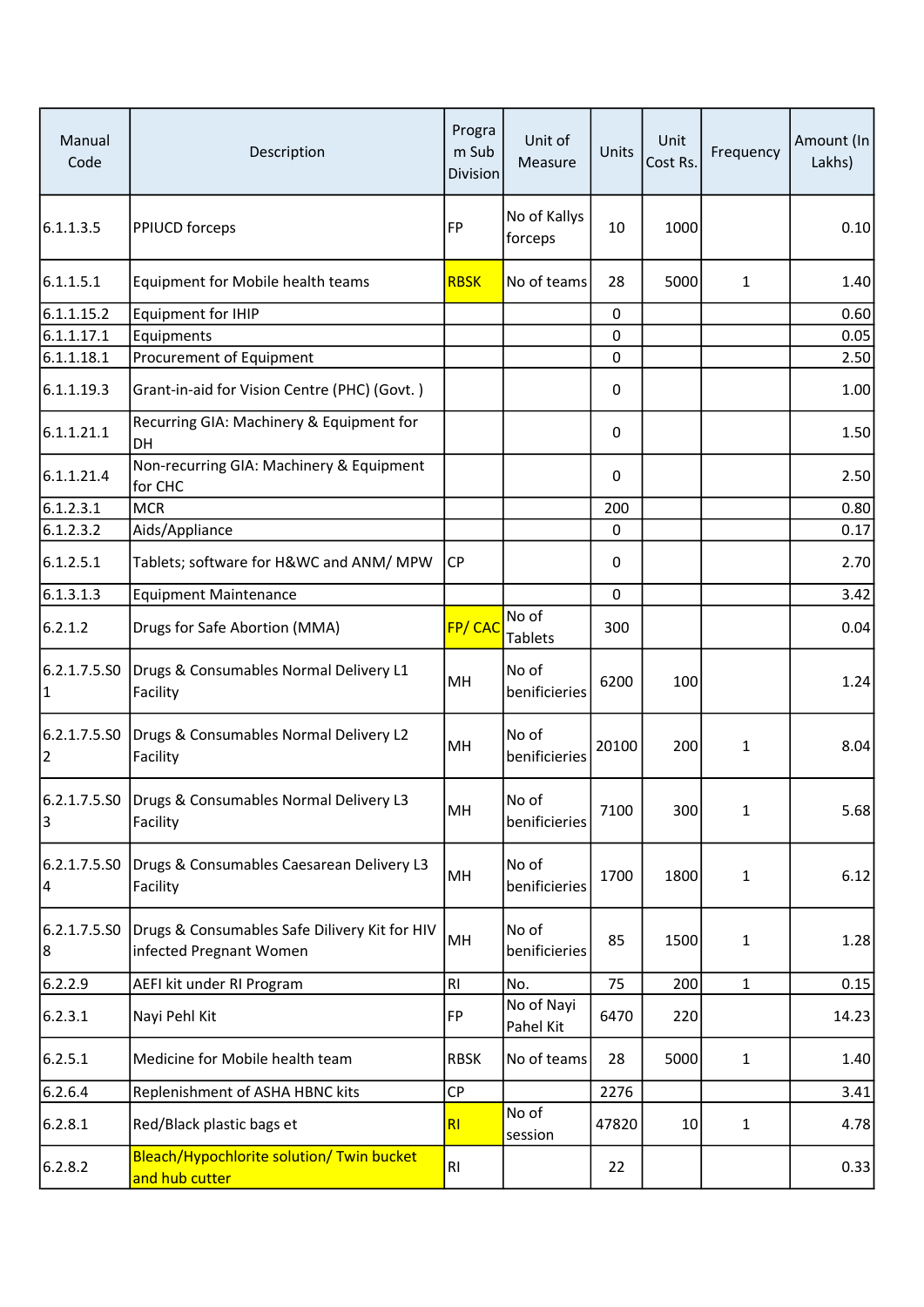| Manual<br>Code | Description                                                                                 | Progra<br>m Sub<br><b>Division</b> | Unit of<br>Measure     | Units            | Unit<br>Cost Rs. | Frequency    | Amount (In<br>Lakhs) |
|----------------|---------------------------------------------------------------------------------------------|------------------------------------|------------------------|------------------|------------------|--------------|----------------------|
| 6.2.9.1        | AYUSH drugs for DH / CHC / PHC                                                              | <b>AYUSH</b>                       |                        | 31               |                  |              | 15.50                |
| 6.2.10.1       | <b>Consumables for NOHP</b>                                                                 |                                    |                        | 0                |                  |              | 5.00                 |
| 6.2.12.1       | Chloroquine phosphate tablets                                                               |                                    |                        | 0                |                  |              | 0.15                 |
| 6.2.12.2       | Primaquine tablets 2.5 mg                                                                   |                                    |                        | $\mathbf 0$      |                  |              | 0.08                 |
| 6.2.12.3       | Primaquine tablets 7.5 mg                                                                   |                                    |                        | $\boldsymbol{0}$ |                  |              | 0.15                 |
| 6.2.13.1       | Supportive drugs, lab. Reagents                                                             |                                    |                        | 0                |                  |              | 0.68                 |
| 6.2.14.1       | Laboratory Materials                                                                        |                                    |                        | $\mathbf 0$      |                  |              | 17.84                |
| 6.2.14.2       | Procurement of Drugs                                                                        |                                    |                        | $\mathbf 0$      |                  |              | 9.22                 |
| 6.2.15.1       | Assistance for consumables/drugs/medicines<br>to the Govt./District Hospital for Cat sx etc | <b>NCD</b>                         |                        | 0                |                  |              | 12.65                |
| 6.2.18.1       | Procurement of medicine & consumables for<br><b>TCC under NTCP</b>                          |                                    |                        | 0                |                  |              | 2.00                 |
| 6.2.19.1       | Drugs & supplies for District NCD Clinic                                                    |                                    |                        | $\mathbf 0$      |                  |              | 12.00                |
| 6.2.19.3       | Drugs & supplies for CHC NCD Clinic                                                         |                                    |                        | $\mathbf 0$      |                  |              | 26.00                |
| 6.2.19.4       | Drugs & supplies for PHC level                                                              |                                    |                        | 0                |                  |              | 12.00                |
| 6.2.19.5       | Drugs & supplies for Sub-Centre level                                                       |                                    |                        | 0                |                  |              | 33.38                |
| 6.2.22.1       | Cost of Lab recurring expences for H & WC                                                   | <b>CP</b>                          |                        | 0                |                  |              | 42.30                |
| 6.2.22.2       | Lab strengthening of SHC - HWC -                                                            | <b>CP</b>                          |                        | $\mathbf 0$      |                  |              | 3.00                 |
| 6.4.3.501      | Free Diagnostics for Pregnant women under<br>JSSK - USG on PPP for PMSMA                    | MH                                 | No of USG              | 1100             | 300              | $\mathbf{1}$ | 3.30                 |
| 6.4.3.502      | Free Diagnostics for Pregnant women under<br>JSSK- AVD for for HIV & Syphilis at VHNDs      | MH                                 | No of AVD              | 311              | 25               | 1            | 8.09                 |
| 6.4.3.503      | Free Diagnostics for Pregnant women under<br><b>JSSK-MH</b>                                 | <b>MH</b>                          | No of<br>benificieries | 60000            | 200              | 1            | 19.20                |
| 6.4.4          | Free Diagnostics for Sick infants under JSSK                                                | <b>CH</b>                          | No of units            | $\mathbf{1}$     |                  |              | 1.20                 |
| 7.5.2          | Any Other                                                                                   |                                    |                        | 0                |                  |              | 6.15                 |
| 8.1.1.1        | <b>ANMs</b>                                                                                 | MH                                 |                        | 247              |                  |              | 476.70               |
| 8.1.1.2.503    | Staff Nurses-CD-NVBDCP-AES/JE                                                               | CD                                 |                        | 0                |                  |              | 291.86               |
| 8.1.1.2.505    | Staff Nurses-MH                                                                             | MH                                 |                        | 66               |                  |              | 204.36               |
| 8.1.1.2.511    | Staff Nurse - HWC                                                                           | <b>CP</b>                          |                        | 0                |                  |              | 42.89                |
| 8.1.1.5.502    | Laboratory Technicians -HR                                                                  |                                    |                        | 1                |                  |              | 2.55                 |
| 8.1.1.5.504    | Laboratory Technicians - RNTCP                                                              |                                    |                        | 0                |                  |              | 3.61                 |
| 8.1.1.6.S05    | OT Technician                                                                               | <b>MH</b>                          |                        | 3                |                  |              | 7.56                 |
| 8.1.1.10.S02   | Physiotherapist/ Occupational Therapist-CD-<br><b>NLEP</b>                                  | CD                                 |                        | 0                |                  |              | 4.39                 |
| 8.1.1.12       | Others (Para Medical Worker)-NLEP                                                           | <b>CD</b>                          |                        | $\boldsymbol{0}$ |                  |              | 8.44                 |
| 8.1.2.1.504    | <b>Obstetricians and Gynaecologists -MH</b>                                                 | MH                                 |                        | 3                |                  |              | 36.00                |
| 8.1.2.2.503    | Paediatricians-CD-NVBDCP- AES/JE                                                            | CD                                 |                        | 0                |                  |              | 39.60                |
| 8.1.2.3.505    | Anaesthetists - MH                                                                          | MH                                 |                        | 1                |                  |              | 7.20                 |
| 8.1.2.4.501    | Surgeons- UPHSSP                                                                            | <b>HS</b>                          |                        | 0                |                  |              | 13.86                |
| 8.1.2.6.504    | Pathologists/ Haemotologists- UPHSSP                                                        | <b>HS</b>                          |                        | 0                |                  |              | 13.86                |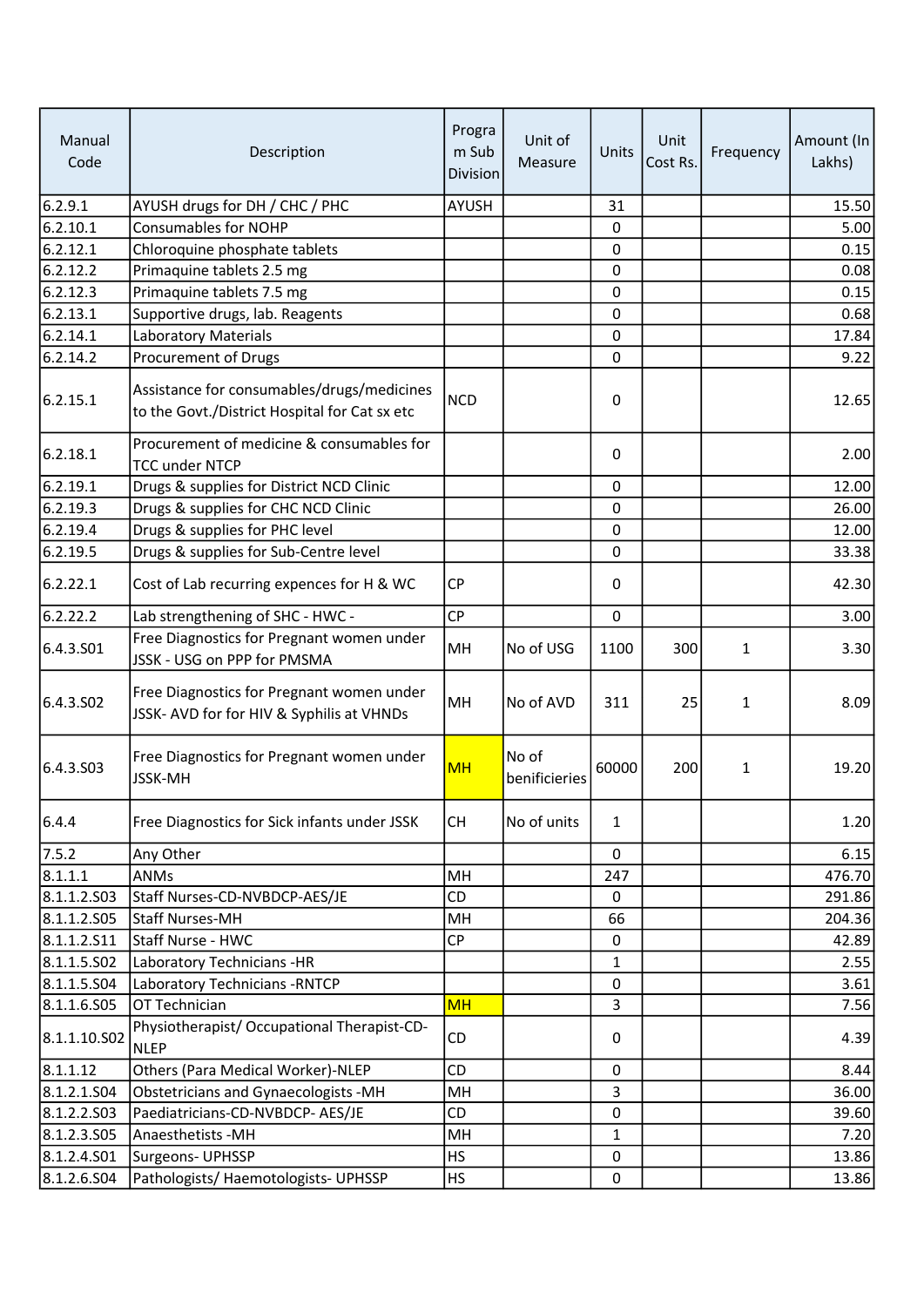| Manual<br>Code                 | Description                                                                           | Progra<br>m Sub<br><b>Division</b> | Unit of<br>Measure  | Units          | Unit<br>Cost Rs. | Frequency | Amount (In<br>Lakhs) |
|--------------------------------|---------------------------------------------------------------------------------------|------------------------------------|---------------------|----------------|------------------|-----------|----------------------|
| 8.1.3.1.504                    | Physician/Consultant Medicine-UPHSSP                                                  | <b>HS</b>                          |                     | $\mathbf 0$    |                  |           | 15.25                |
| 8.1.3.3.502                    | Orthopaedics - UPHSSP                                                                 | <b>HS</b>                          |                     | 0              |                  |           | 12.00                |
| 8.1.3.10.S01                   | FRU Operationalization for Gynae &<br>anesthetist specialist on call from govt sector | MH                                 | No of C-<br>section | 6              | 3000             | 1         | 0.18                 |
| 8.1.3.10.S02                   | FRU Operationalization Gynecologists<br>specialist on call from pvt sector            | MH                                 | No of C-<br>section | 3              | 4500             | 1         | 0.14                 |
| 8.1.3.10.S03                   | FRU Operationalization anesthetist specialist<br>on call for from pvt sector          | MH                                 | No of C-<br>section | 3              | 3000             | 1         | 0.09                 |
| 8.1.5.501                      | Medical Officers -CD-NVBDCP-AES/JE                                                    | CD                                 |                     | $\mathbf 0$    |                  |           | 42.02                |
| 8.1.5.503                      | <b>Medical Officers -MH</b>                                                           | MH                                 |                     | $\overline{2}$ |                  |           | 7.80                 |
| 8.1.5.504                      | <b>Medical Officers - UPHSSP</b>                                                      | <b>HS</b>                          |                     | 0              |                  |           | 18.90                |
| 8.1.5.506                      | <b>Medical Officers -CD-RNTCP</b>                                                     | <b>CD</b>                          |                     | $\mathbf 0$    |                  |           | 8.91                 |
| 8.1.6.1                        | <b>AYUSH MOs</b>                                                                      | <b>AYUSH</b>                       |                     | 31             |                  |           | 141.60               |
| 8.1.6.2                        | Pharmacist - AYUSH                                                                    | <b>AYUSH</b>                       |                     | 8              |                  |           | 16.64                |
| 8.1.7.1.1                      | MOs-AYUSH                                                                             | <b>RBSK</b>                        |                     | 48             |                  |           | 214.51               |
| 8.1.7.1.2.SO<br>1              | MOs-MBBS                                                                              | <b>RBSK</b>                        |                     | 1              |                  |           | 6.99                 |
| 8.1.7.1.2.SO<br>2              | MOs-Dental MO/ BDS                                                                    | <b>RBSK</b>                        |                     | $\overline{7}$ |                  |           | 47.57                |
| 8.1.7.1.3                      | <b>Staff Nurse</b>                                                                    | <b>RBSK</b>                        |                     | $\mathbf{1}$   |                  |           | 3.20                 |
| 8.1.7.1.4                      | ANM                                                                                   | <b>RBSK</b>                        |                     | 27             |                  |           | 58.92                |
| 8.1.7.1.5.SO<br>1              | Para Medical Worker                                                                   | <b>RBSK</b>                        |                     | 21             |                  |           | 48.44                |
| 8.1.7.1.5.SO<br>$\overline{2}$ | Pharmacists                                                                           | <b>RBSK</b>                        |                     | $\overline{7}$ |                  |           | 11.27                |
| 8.1.8.1                        | <b>Medical Officers</b>                                                               | <b>CH</b>                          |                     | 1              |                  |           | 5.40                 |
| 8.1.8.2                        | <b>Staff Nurse</b>                                                                    | <b>CH</b>                          |                     | 4              |                  |           | 12.79                |
| 8.1.8.3                        | Cook cum caretaker                                                                    | <b>CH</b>                          |                     | 2              |                  |           | 3.00                 |
| 8.1.8.5                        | Feeding demonstrator for NRC                                                          | <b>CH</b>                          |                     | 1              |                  |           | 3.04                 |
| 8.1.9.1                        | Paediatrician                                                                         | <b>CH</b>                          |                     | 3              |                  |           | 82.50                |
| 8.1.9.3.501                    | Staff Nurse - SNCU/KMC                                                                | <b>CH</b>                          |                     | 18             |                  |           | 46.81                |
| 8.1.9.3.502                    | Staff Nurse -NBSU                                                                     | <b>CH</b>                          |                     | 3              |                  |           | 8.70                 |
| 8.1.9.6.S01                    | Ancillary Staff-CD-NVBDCP-AES &JE                                                     | <b>CD</b>                          |                     | 0              |                  |           | 17.10                |
| 8.1.9.6.502                    | Others- SNCU Staff (Ward Aaya/ Cleaner/<br>Security Guard)                            | <b>CH</b>                          |                     | 9              |                  |           | 12.43                |
| 8.1.9.6.503                    | Others- SNCU Staff DEO                                                                | <b>CH</b>                          |                     | 1              |                  |           | 2.14                 |
| 8.1.12.1                       | Mid-level Service Provider                                                            | <b>CP</b>                          |                     | $\mathbf 0$    |                  |           | 313.63               |
| 8.1.12.2                       | Performance incentive for Mid-level service<br>providers                              | <b>CP</b>                          |                     | 0              |                  |           | 153.00               |
|                                | 8.1.13.1.S02 Counsellor -RKSK                                                         | <b>RKSK</b>                        |                     | $\overline{2}$ |                  |           | 5.61                 |
|                                | 8.1.13.1.S03 Counsellor -RMNCHA-FW                                                    | FP                                 | No of<br>Councelor  | 2              |                  |           | 4.10                 |
|                                | 8.1.13.1.S04 Counsellor -RNTCP                                                        | CD                                 |                     | 0              |                  |           | 2.27                 |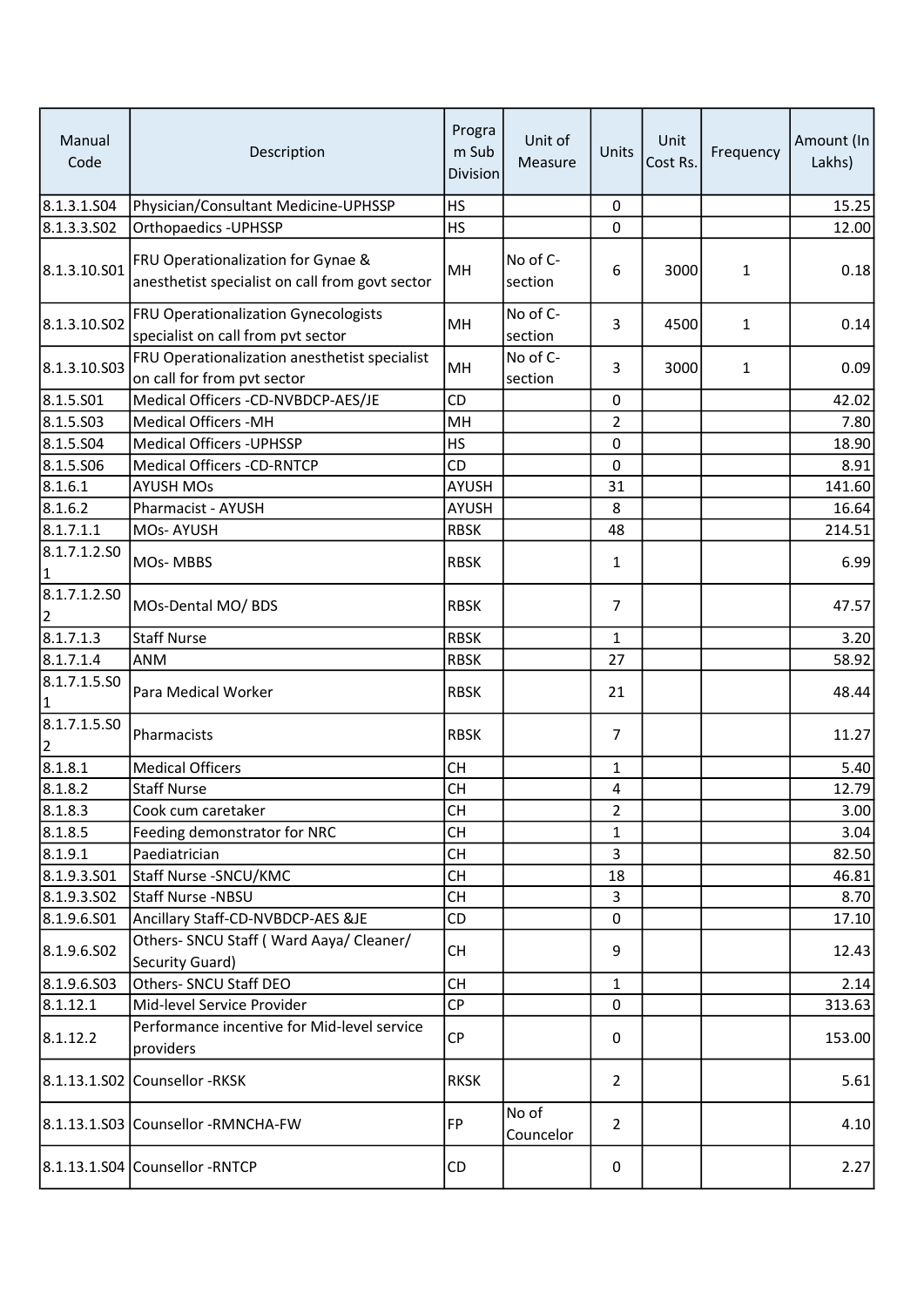| Manual<br>Code                 | Description                                                               | Progra<br>m Sub<br><b>Division</b> | Unit of<br>Measure | Units | Unit<br>Cost Rs. | Frequency | Amount (In<br>Lakhs) |
|--------------------------------|---------------------------------------------------------------------------|------------------------------------|--------------------|-------|------------------|-----------|----------------------|
|                                | 8.1.13.4.S01 Microbiologists-CD-NVBDCP-AES/JE                             | CD                                 |                    | 0     |                  |           | 4.95                 |
| 8.1.13.5                       | Audiometrician/ Audiologist-NCD-NPPCD                                     | <b>NCD</b>                         |                    | 0     |                  |           | 4.79                 |
| 8.1.13.10                      | TBHV-CD-RNTCP                                                             | CD                                 |                    | 0     |                  |           | 8.43                 |
| 8.1.13.18                      | Audiometrics Asstt.NCD-NPPCD                                              | <b>NCD</b>                         |                    | 0     |                  |           | 2.40                 |
| 8.1.13.19                      | Instructor for Hearing Imapired Children-NCD-<br><b>NPPCD</b>             | <b>NCD</b>                         |                    | 0     |                  |           | 2.40                 |
| 8.1.13.22.50<br>$\overline{2}$ | <b>Cook UPHSSP</b>                                                        | <b>DHS</b>                         |                    | 0     |                  |           | 5.25                 |
| 8.1.13.22.SO<br>5              | Optometrist UPHSSP                                                        | <b>DHS</b>                         |                    | 0     |                  |           | 2.17                 |
| 8.1.13.22.50<br>6              | OT Technician UPHSSP                                                      | <b>DHS</b>                         |                    | 0     |                  |           | 6.52                 |
| 8.1.13.22.50<br>7              | Rogi Sahayata Kendra Manager                                              | QA                                 |                    | 3     |                  |           | 8.05                 |
| 8.1.13.22.SO<br>9              | Staff Nurse UPHSSP                                                        | <b>DHS</b>                         |                    | 0     |                  |           | 95.28                |
| 8.1.13.22.51<br>$\overline{2}$ | Physiotherapist UPHSSP                                                    | <b>DHS</b>                         |                    | 0     |                  |           | 5.18                 |
| 8.1.13.22.51<br>3              | Rogi Sahayata Kendra Operator                                             | QA                                 |                    | 3     |                  |           | 4.47                 |
| 8.1.13.22.51<br> 4             | Ward Aaya/Boy UPHSSP                                                      | <b>DHS</b>                         |                    | 0     |                  |           | 35.41                |
| 8.1.13.22.51<br>6              | <b>CSSD Technician UPHSSP</b>                                             | <b>DHS</b>                         |                    | 0     |                  |           | 4.35                 |
| 8.1.13.22.51<br>7              | <b>Audiometric Assistant- UPHSSP</b>                                      | <b>DHS</b>                         |                    | 0     |                  |           | 2.42                 |
|                                | 8.1.16.2.S01 Cold Chain Handlers                                          | RI                                 |                    | 0     |                  |           | 4.00                 |
|                                | 8.1.16.2.S02 Technician / Trfeigerator Machinic                           |                                    |                    | 0     |                  |           | 3.35                 |
|                                | 8.1.16.6.S02 Data Entry Operator CD-RCP                                   | CD                                 |                    | 0     |                  |           | 0.25                 |
|                                | 8.1.16.7.S05 Cleaner -NRC                                                 | <b>CH</b>                          |                    | 1     |                  |           | 1.44                 |
|                                | 8.1.16.7.S07 Vaccine Store Keeper                                         | RI.                                |                    | 0     |                  |           | 4.45                 |
| 8.4.5                          | Performance reward if any                                                 | FP                                 | No of<br>Districts | 1     | 40000            |           | 1.20                 |
| 8.4.7                          | Incentive to provider for PPIUCD services @Rs<br>150 per PPIUCD insertion | FP                                 | No of Clints       | 2443  | 150              |           | 3.66                 |
| 8.4.8                          | Incentive to provider for PAIUCD Services @Rs<br>150 per PAIUCD insertion | FP                                 | No of Clints       | 10    | 150              |           | 0.02                 |
| 8.4.9                          | Team based incentives for Health & Wellness<br>Centers (H&WC Sub Center)  | <b>CP</b>                          |                    | 0     |                  |           | 112.20               |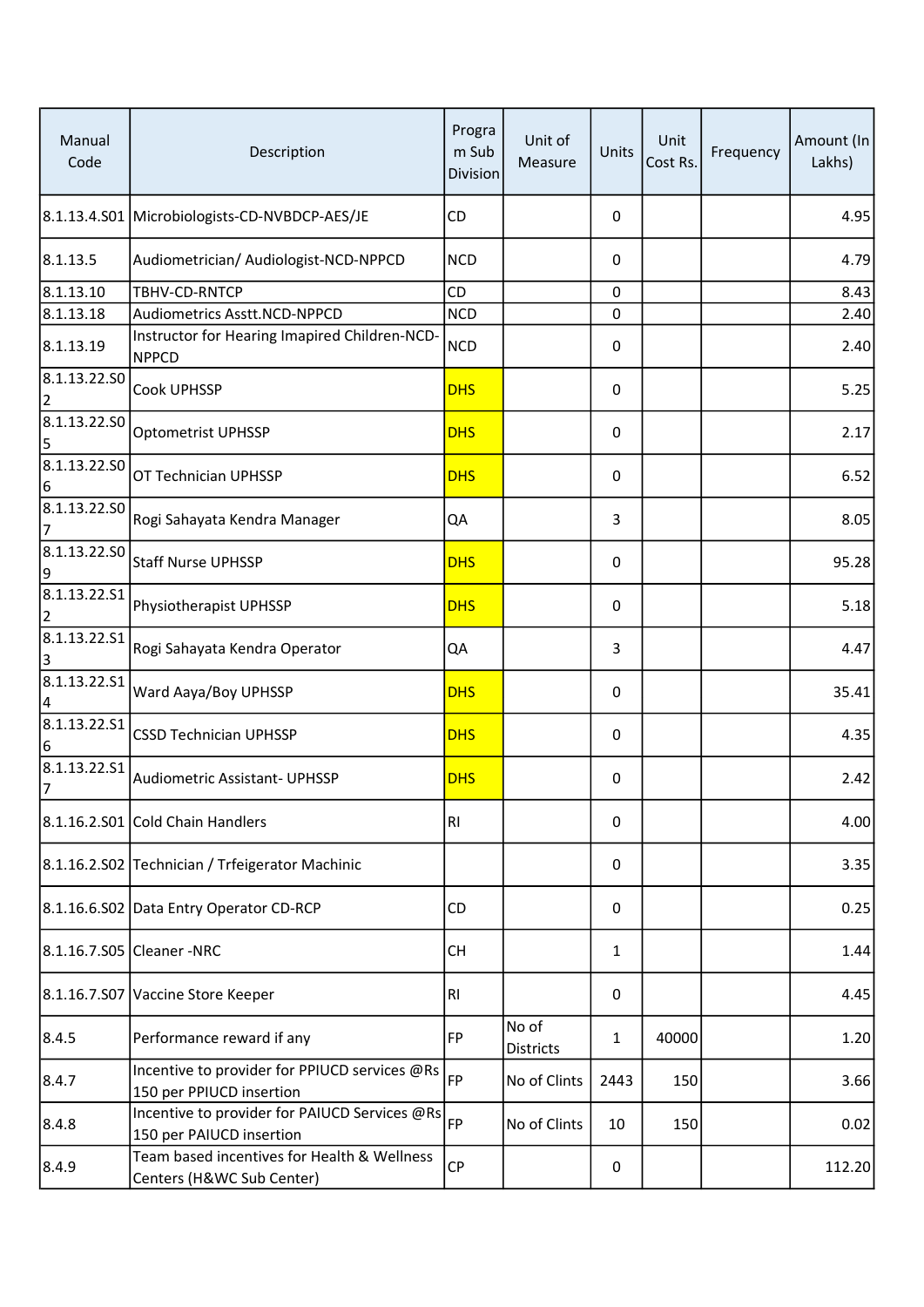| Manual<br>Code | Description                                                                                   | Progra<br>m Sub<br><b>Division</b> | Unit of<br>Measure      | Units        | Unit<br>Cost Rs. | Frequency    | Amount (In<br>Lakhs) |
|----------------|-----------------------------------------------------------------------------------------------|------------------------------------|-------------------------|--------------|------------------|--------------|----------------------|
| 8.4.10         | Team based incentives for Health & Wellness<br>Centers (H&WC PHC)                             | <b>CP</b>                          |                         | 0            |                  |              | 24.21                |
| 8.4.12.S01     | HRP identification and follow up for ANM                                                      | MH                                 | No of HRP               | 1250         | 200              | $\mathbf{1}$ | 2.50                 |
| 8.4.12.S03     | Performance based Incentives to RMNCHA<br><b>Counselors in Family Planning</b>                | <b>FP</b>                          | No of Clints            | 349          | 50               |              | 0.17                 |
| 8.4.12.S04     | RI Cold chain handlers incentive                                                              | RI                                 | No                      | 21           | 2400             | 12           | 6.05                 |
| 9.1.6.1        | Development/ translation and duplication of<br>training materials                             | <b>CH</b>                          | No of<br>Module         | 790          | 100              | $\mathbf{1}$ | 0.79                 |
|                | Incentive for Program Coordination to (HoD                                                    |                                    |                         |              |                  |              |                      |
| 9.2.3.S03      | OBG/Principal)                                                                                | MH                                 |                         | 0            |                  |              |                      |
| 9.5.2.2.S01    | State and District Lanch of SAANS                                                             | <b>CH</b>                          | No.                     | 1            |                  |              | 0.50                 |
| 9.5.2.2.SO2    | State and District Planning and Review<br>Meeting of SAANS                                    | <b>CH</b>                          | No.                     | $\mathbf{1}$ |                  |              | 0.20                 |
| 9.5.2.19       | Orientation on National Deworming Day                                                         | <b>RKSK</b>                        |                         | 1            |                  |              | 1.73                 |
|                | 9.5.2.24.S02 District Training of SAANS                                                       | CH                                 |                         | 14           |                  |              | 4.65                 |
|                | 9.5.2.25.S01 One day Orientation Training for IDCF                                            | <b>CH</b>                          | No of<br>district       | 1            | 150000           | 1            | 1.50                 |
| 9.5.3.1.501    | Qtr.Review/orientation meeting at Block Level<br>for ANM of 57 MPV Districts                  | FP                                 | No of<br>Meetings       | 14           | 3000             |              | 1.68                 |
| 9.5.3.1.503    | District Level One Day Orientation of newly<br>recruited ANM/SN ON Family Planning<br>Schemes | FP                                 | No of<br>Meetings       | 1            | 3000             |              | 0.03                 |
| 9.5.3.2.502    | District Level Dissemination Workshop                                                         | FP                                 | No of<br>workshops      | 1            | 10000            |              | 0.10                 |
| 9.5.3.22       | Training of Medical officers (Injectible<br><b>Contraceptive Trainings)</b>                   | <b>FP</b>                          | No of<br><b>Batches</b> | $\mathbf{1}$ | 22800            |              | 0.23                 |
| 9.5.3.23       | Training of AYUSH doctors (Injectible<br><b>Contraceptive Trainings)</b>                      | <b>FP</b>                          | No of<br><b>Batches</b> | 1            | 22800            |              | 0.23                 |
| 9.5.3.24       | Training of Nurses (Staff Nurse/LHV/ANM)<br>(Injectible Contraceptive Trainings)              | FP                                 | No of<br><b>Batches</b> | 12           | 35800            |              | 4.30                 |
| 9.5.4.10       | <b>WIFS trainings (Block)</b>                                                                 | <b>RKSK</b>                        | No of Batch             | 15           | 3000             | $\mathbf{1}$ | 0.45                 |
| 9.5.4.13.3     | Any other (please specify) Anemia Free<br>Adolcent event at Inter Collages                    | <b>RKSK</b>                        | No of event             | 30           | 5000             | $\mathbf{1}$ | 1.50                 |
| 9.5.5.1        | RBSK Training -Training of Mobile health team<br>- technical and managerial (5 days)          | <b>RBSK</b>                        | No of batch             | 4            | 15450            | 1            | 0.62                 |
| 9.5.6.1        | Blood Bank/Blood Storage Unit (BSU) Training                                                  | <b>BLOOD</b><br><b>CELL</b>        |                         | 0            |                  |              | 0.15                 |
|                | 9.5.10.1.S01 Training under Immunisation-Data Handler                                         | RI                                 |                         | 0            |                  |              | 0.08                 |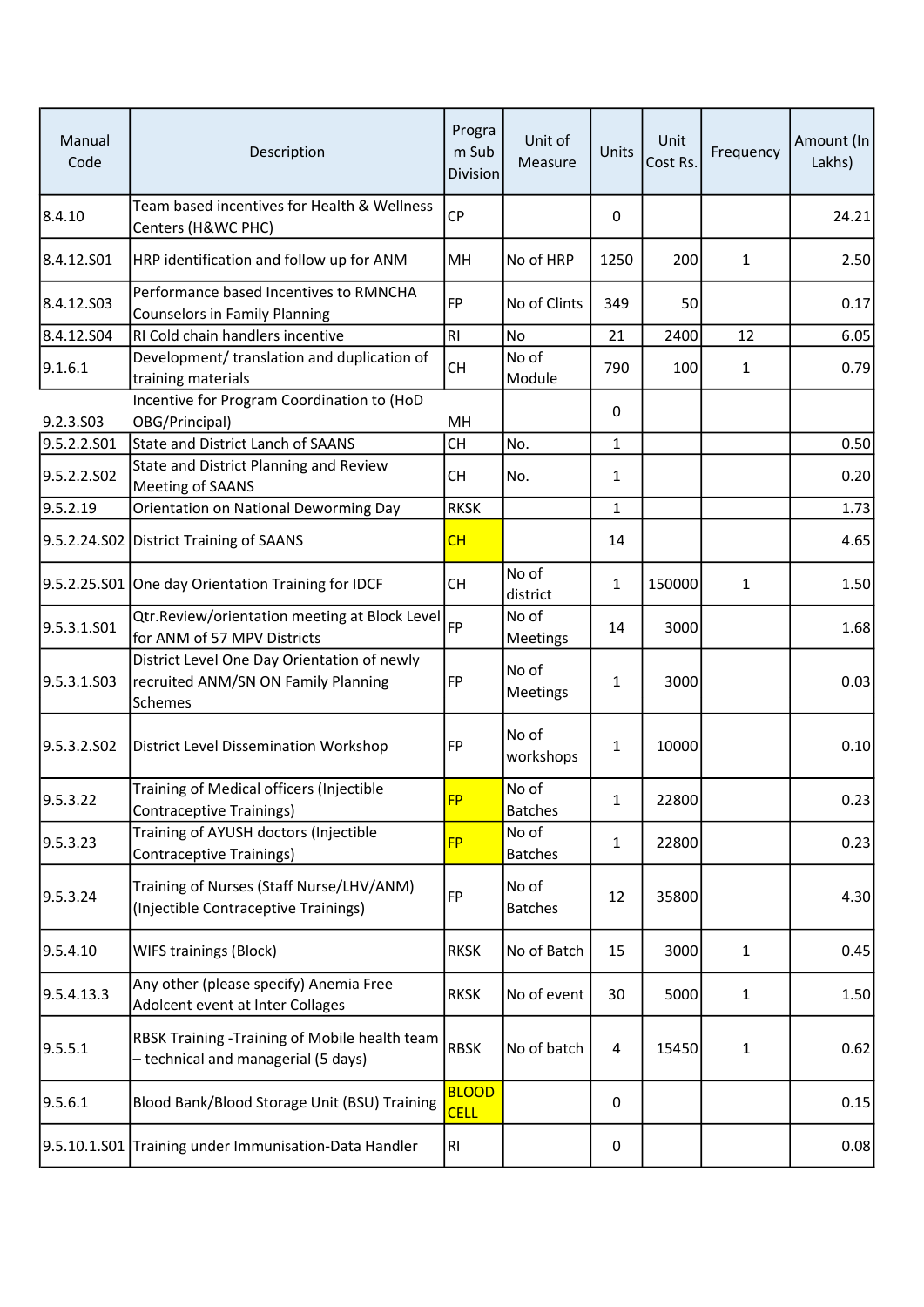| Manual<br>Code       | Description                                                                                                                        | Progra<br>m Sub<br><b>Division</b> | Unit of<br>Measure | Units          | Unit<br>Cost Rs. | Frequency    | Amount (In<br>Lakhs) |
|----------------------|------------------------------------------------------------------------------------------------------------------------------------|------------------------------------|--------------------|----------------|------------------|--------------|----------------------|
|                      | 9.5.10.1.S04 Training under Immunisation-CCH                                                                                       | R <sub>l</sub>                     |                    | 0              |                  |              | 0.73                 |
| 9.5.12.1             | Training / Capacity Building (Malaria)                                                                                             | CD                                 |                    | 0              |                  |              | 0.98                 |
| 9.5.12.6             | Training/sensitization of district level officers<br>on ELF and drug distributors including<br>peripheral health workers (AES/ JE) | <b>CD</b>                          |                    | 0              |                  |              | 2.96                 |
| 9.5.14.1             | <b>Trainings under RNTCP</b>                                                                                                       | <b>CD</b>                          |                    | 0              |                  |              | 3.08                 |
| 9.5.14.2             | <b>CME</b> (Medical Colleges)                                                                                                      | CD                                 |                    | 0              |                  |              | 1.60                 |
| 9.5.17.1             | Training of doctors and staff at DH Level<br>under NPHCE                                                                           | <b>NCD</b>                         |                    | 0              |                  |              | 0.80                 |
| 9.5.18.1.1           | Orientation of Stakeholder organizations                                                                                           | <b>NCD</b>                         |                    | 0              |                  |              | 0.40                 |
| 9.5.18.1.2           | Training of Health Professionals                                                                                                   | <b>NCD</b>                         |                    | 0              |                  |              | 0.40                 |
| 9.5.18.1.3           | <b>Orientation of Law Enforcers</b>                                                                                                | <b>NCD</b>                         |                    | 0              |                  |              | 0.60                 |
| 9.5.18.1.4           | Other Trainings/Orientations - sessions<br>incorporated in other's training                                                        | <b>NCD</b>                         |                    | 0              |                  |              | 1.30                 |
| 9.5.19.2             | District NCD Cell                                                                                                                  | <b>NCD</b>                         |                    | 0              |                  |              | 3.00                 |
| 9.5.25.3             | Kayakalp Trainings                                                                                                                 | QA                                 | Batch              | 1              | 33000            | $\mathbf{1}$ | 0.33                 |
| 9.5.26.2             | Training cum review meeting for HMIS &<br>MCTS at District level                                                                   | <b>MIS</b>                         |                    | 0              |                  |              | 0.65                 |
| 9.5.26.3             | Training cum review meeting for HMIS &<br><b>MCTS at Block level</b>                                                               | <b>MIS</b>                         |                    | 0              |                  |              | 2.03                 |
| 9.5.26.4             | Training cum review meeting for HMIS &<br><b>MCTS at Division Level</b>                                                            | <b>MIS</b>                         |                    | 0              |                  |              | 0.15                 |
| 9.5.27.1             | Bridge Course/ training on the Standard<br><b>Treatment Protocols</b>                                                              | Nursing                            |                    | 0              |                  |              | 59.97                |
|                      | 9.5.27.4.S01 Cost of Yoga Sessions                                                                                                 | <b>CP</b>                          |                    | 0              |                  |              | 7.73                 |
| 4.02                 | 9.5.29.13.S0 Scaling up Nurse Mentoring Program<br>Honorarium                                                                      | MH                                 |                    | 14             |                  |              | 8.40                 |
| 4.03                 | 9.5.29.13.S0 Scaling up Nurse Mentoring Program Yearly<br><b>TADA</b>                                                              | MH                                 |                    | 14             |                  |              | 0.42                 |
| 9.5.29.13.SO<br>4.04 | Scaling up Nurse Mentoring Program Register                                                                                        | MH                                 |                    | 14             |                  |              | 0.04                 |
| 4.05                 | 9.5.29.13.S0 Scaling up Nurse Mentoring Program Mini Skill<br> Lab                                                                 | MH                                 |                    | 14             |                  |              | 14.00                |
|                      | 9.5.29.13.SO Scaling up Nurse Mentoring Program                                                                                    | MH                                 |                    | $\overline{2}$ |                  |              | 1.60                 |
| 4.07                 | Divisional Dakshta Training                                                                                                        |                                    |                    |                |                  |              |                      |
| 10.1.1               | Maternal Death Review (both in institutions<br>and community)                                                                      | MH                                 | No of<br>CBMDR     | 74             | 600              | $\mathbf{1}$ | 0.44                 |
| 10.2.4               | Microfilaria Survey - Lymphatic Filariasis                                                                                         | <b>CD</b>                          |                    | $\pmb{0}$      |                  |              | 0.50                 |
| 10.2.5               | Monitoring & Evaluation (Post MDA<br>assessment by medical colleges (Govt. &<br>private)/ICMR institutions)                        | CD                                 |                    | 0              |                  |              | 0.35                 |
| 10.3.1.2             | Sentinel surveillance Hospital recurrent                                                                                           | CD                                 |                    | 0              |                  |              | 1.00                 |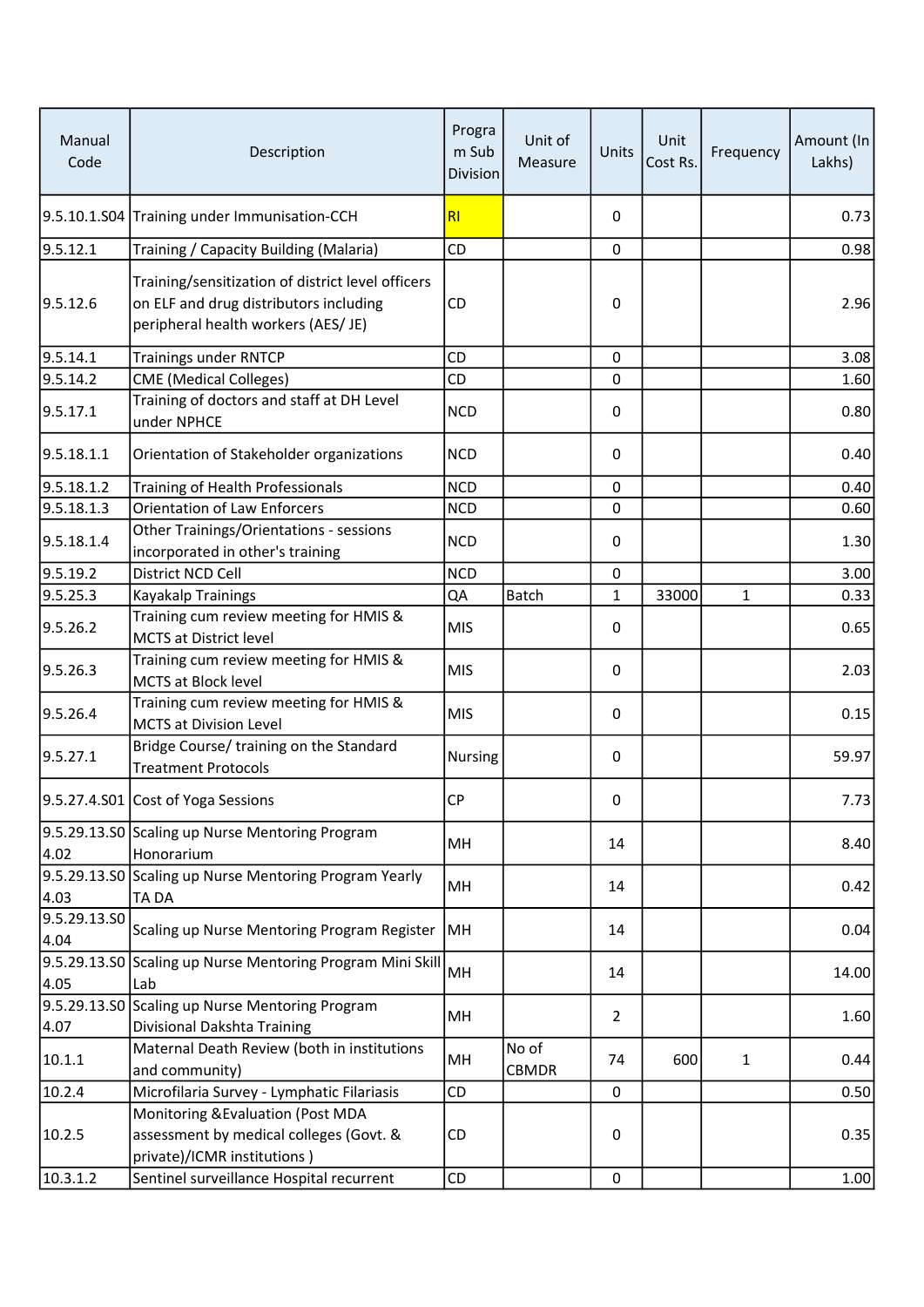| Manual<br>Code | Description                                                                 | Progra<br>m Sub<br><b>Division</b> | Unit of<br>Measure | Units          | Unit<br>Cost Rs. | Frequency    | Amount (In<br>Lakhs) |
|----------------|-----------------------------------------------------------------------------|------------------------------------|--------------------|----------------|------------------|--------------|----------------------|
| 10.4.1         | Management of IDD Monitoring Laboratory                                     |                                    |                    | 0              |                  |              | 0.13                 |
| 11.3           | Targeting Naturally Occurring Gathering of<br>People/ Health Mela           |                                    |                    | $\overline{2}$ |                  |              | 13.00                |
| 11.5.1         | Media Mix of Mid Media/ Mass Media                                          | <b>IEC</b>                         |                    | 1              |                  |              | 0.80                 |
| 11.5.4.502     | Celebration of New Born Care Week                                           | <b>CH</b>                          | No of<br>district  | 1              | 50000            | 1            | 0.50                 |
| 11.5.4.S03     | Celebration of Breastfeeding Week                                           | CН                                 | No of<br>district  | 1              | 40000            | $\mathbf{1}$ | 0.40                 |
| 11.5.4.S05     | District Level IEC/BCC Activity Under SAANS                                 | <b>CH</b>                          | No.                | $\mathbf{1}$   | 200000           |              | 2.00                 |
| 11.6.3         | IEC & promotional activities for World<br>Population Day celebration        | <b>IEC/FP</b>                      | No of<br>events    | 15             |                  |              | 2.06                 |
| 11.6.4         | IEC & promotional activities for Vasectomy<br>Fortnight celebration         | <b>IEC/FP</b>                      | No of<br>events    | 15             |                  |              | 1.46                 |
| 11.8.2         | Any other IEC/BCC activities (Wall Painting,<br>Banner & Poster)            | <b>IEC</b>                         |                    | $\Omega$       |                  |              | 2.89                 |
| 11.9.1.S01     | Creating awareness on declining sex ratio<br>issue (PNDT)- Block Level      | <b>IEC</b><br>/PNDT                | No of<br>Events    | 15             | 10000            |              | 1.50                 |
| 11.9.1.S02     | Creating awareness on declining sex ratio<br>issue (PNDT)- District Level   | <b>IEC</b><br>/PNDT                | No of<br>Events    | 1              | 25000            |              | 0.25                 |
| 11.9.1.S03     | Creating awareness on declining sex ratio<br>issue (PNDT)-Division Level    | <b>IEC</b><br>/PNDT                | No of<br>Events    | 1              | 50000            |              | 0.50                 |
| 11.10.1.501    | Donor Refreshment amount                                                    | <b>BLOOD</b><br><b>CELL</b>        | No of<br>donation  | 0              | 25               | $\mathbf{1}$ | 0.17                 |
| 11.10.1.S02    | <b>Blood donation Camp</b>                                                  | <b>BLOOD</b><br><b>CELL</b>        | No of camp         | 0              | 2500             | $\mathbf{1}$ | 0.30                 |
| 11.10.1.S03    | Travel & Communication Expenses for BB<br><b>Counselors PRO BCTV</b>        | <b>BLOOD</b><br><b>CELL</b>        |                    | 0              |                  |              | 0.48                 |
| 11.11.1        | <b>IEC for NPPCD</b>                                                        | <b>IEC</b>                         |                    | 0              |                  |              | 0.50                 |
| 11.14.1        | Health Education & Publicity for NIDDCP                                     | <b>IEC</b>                         |                    | 0              |                  |              | 0.26                 |
| 11.15.1        | IEC/BCC for Malaria                                                         | <b>IEC</b>                         |                    | $\mathbf 0$    |                  |              | 0.35                 |
| 11.15.2        | IEC/BCC for Social mobilization (Dengue and<br>Chikungunya)                 | <b>IEC</b>                         |                    | 0              |                  |              | 0.20                 |
| 11.15.4        | Specific IEC/BCC for Lymphatic Filariasis                                   | <b>IEC</b>                         |                    | $\mathbf 0$    |                  |              | 2.16                 |
| 11.16.1        | IEC/BCC: Mass media, Outdoor media, Rural<br>media, Advocacy media for NLEP | CD                                 |                    | 0              |                  |              | 0.98                 |
| 11.17.1        | ACSM (State & district)                                                     | <b>IEC</b>                         |                    | $\mathbf 0$    |                  |              | 7.38                 |
| 11.19.1        | Translation of IEC material and distribution                                | <b>IEC</b>                         |                    | 0              |                  |              | 0.50                 |
| 11.20.2        | Celebration of days-ie International Day for<br>older persons               | <b>IEC</b>                         |                    | 0              |                  |              | 1.00                 |
| 11.21.1        | <b>IEC/SBCC for NTCP</b>                                                    | <b>IEC</b>                         |                    | 0              |                  |              | 1.50                 |
| 11.22.2        | IEC/BCC for District NCD Cell                                               | <b>IEC</b>                         |                    | 0              |                  |              | 0.50                 |
| 11.24.1        | IEC activities for Health & Wellness centre<br>(H&WC)                       | IEC                                |                    | 0              |                  |              | 32.50                |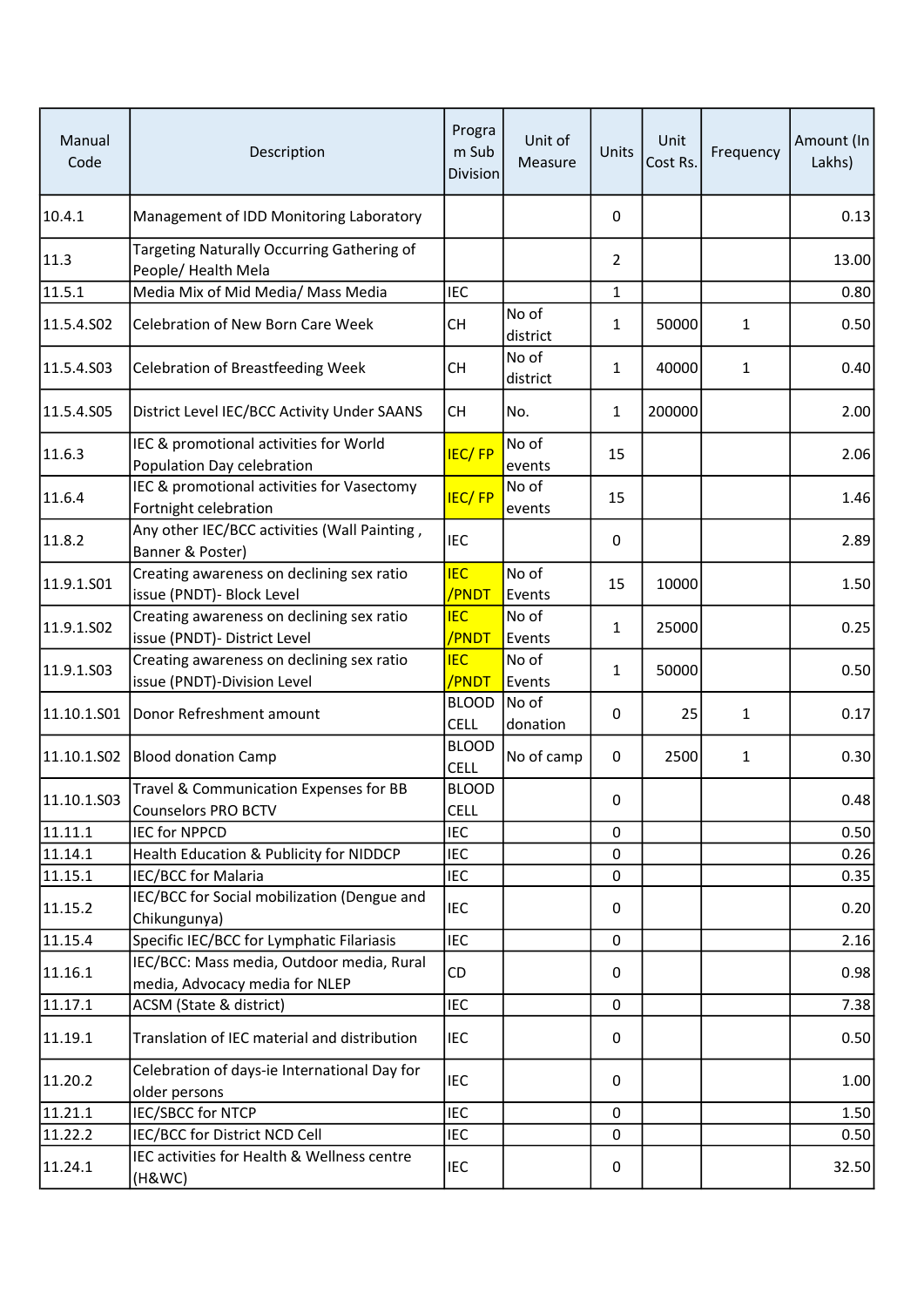| Manual<br>Code | Description                                                                                                                                           | Progra<br>m Sub<br><b>Division</b> | Unit of<br>Measure   | Units        | Unit<br>Cost Rs. | Frequency    | Amount (In<br>Lakhs) |
|----------------|-------------------------------------------------------------------------------------------------------------------------------------------------------|------------------------------------|----------------------|--------------|------------------|--------------|----------------------|
| 11.24.3.4      | State-level IEC Campaigns/Other IEC<br>Campaigns                                                                                                      | <b>IEC</b>                         |                      | 20           |                  |              | 2.90                 |
| 11.24.4.1      | IEC/BCC under NRCP: Rabies Awareness and<br>DO'S and Don'ts in the event of Animal Bites                                                              |                                    |                      | 0            |                  |              | 4.14                 |
| 11.24.4.2      | IEC/BCC under NOHP                                                                                                                                    |                                    |                      | 0            |                  |              | 0.50                 |
| 12.1.1         | Printing of MDR formats                                                                                                                               | MH                                 |                      | 150          |                  |              | 0.05                 |
| 12.1.2         | Printing of MCP cards, safe motherhood<br>booklets etc.                                                                                               | MH                                 | No of cards          | 80109        | 17               | $\mathbf{1}$ | 13.62                |
| 12.1.3         | Printing of labor room registers and<br>casesheets/ LaQshya related printing                                                                          | MH                                 | No of<br>casesheet   | 39000        | 10               | $\mathbf{1}$ | 3.90                 |
| 12.1.5         | Any other (Printing of CAC Format)                                                                                                                    | FP/CAC                             | No of<br>formats     | 275          |                  |              | 0.41                 |
| 12.2.5         | Printing of compliance cards and reporting<br>formats for National Iron Plus Initiative-for 6-<br>59 months age group and for 5-10 years age<br>group | CH                                 | No of<br>format      | #####        | 1                | 1            | 2.19                 |
| 12.2.6         | Printing of IEC materials and reporting<br>formats etc. for National Deworming Day                                                                    | <b>RKSK</b>                        |                      | $\mathbf{1}$ |                  |              | 3.53                 |
| 12.2.7         | Printing of IEC Materials and monitoring<br>formats for IDCF                                                                                          | <b>CH</b>                          | No of<br>District    | 1            | 118000           | $\mathbf{1}$ | 1.18                 |
| 12.2.10        | Printing (SNCU data management)                                                                                                                       | <b>CH</b>                          | No of SNCU           | $\mathbf{1}$ | 100000           | $\mathbf{1}$ | 1.00                 |
| 12.2.11        | Printing of HBNC referral cards and other<br>formats                                                                                                  | <b>CH</b>                          | No. of<br>format     | #####        | 0.5              | $\mathbf 1$  | 3.40                 |
| 12.3.3         | Printing of FP Manuals, Guidelines, etc.                                                                                                              | FP                                 | No of<br>formats     | 0            |                  |              | 1.77                 |
| 12.5.4         | Printing of RBSK card and registers                                                                                                                   | <b>RBSK</b>                        | No of<br>children    | #####        |                  |              | 10.77                |
| 12.5.6         | Any other (Printing of Banner and Sticker<br>under RBSK)                                                                                              | <b>RBSK</b>                        |                      | 96           |                  |              | 0.11                 |
| 12.7.1         | Printing of ASHA diary                                                                                                                                | <b>CP</b>                          |                      | 2453         |                  |              | 4.29                 |
| 12.7.2         | Printing of ASHA Modules and formats                                                                                                                  | <b>CP</b>                          |                      | 0            |                  |              | 0.69                 |
| 12.7.3         | Printing of CBAC format                                                                                                                               | <b>CP</b>                          |                      | $\Omega$     |                  |              | 20.24                |
| 12.8.1         | Printing of cards for screening of children for<br>hemoglobinopathies                                                                                 | <b>BLOOD</b><br><b>CELL</b>        |                      | 0            |                  |              | 0.50                 |
| 12.9.1         | Printing of HMIS Formats                                                                                                                              | <b>MIS</b>                         |                      | $\mathbf 0$  |                  |              | 0.57                 |
| 12.9.3         | Printing of MCTS follow-up formats/ services<br>due list/ work plan                                                                                   | <b>MIS</b>                         |                      | 2323         |                  |              | 0.84                 |
| 12.10.1        | Printing and dissemination of Immunization<br>cards, tally sheets, monitoring forms etc.                                                              | R <sub>l</sub>                     | No of<br>Benificiary | 85146        | 10               | $\mathbf{1}$ | 8.51                 |
| 12.13.2        | Printing                                                                                                                                              | CD                                 |                      | 0            |                  |              | 2.71                 |
| 12.14.1        | Printing of Challan Books under NTCP                                                                                                                  |                                    |                      | $\mathbf 0$  |                  |              | 0.21                 |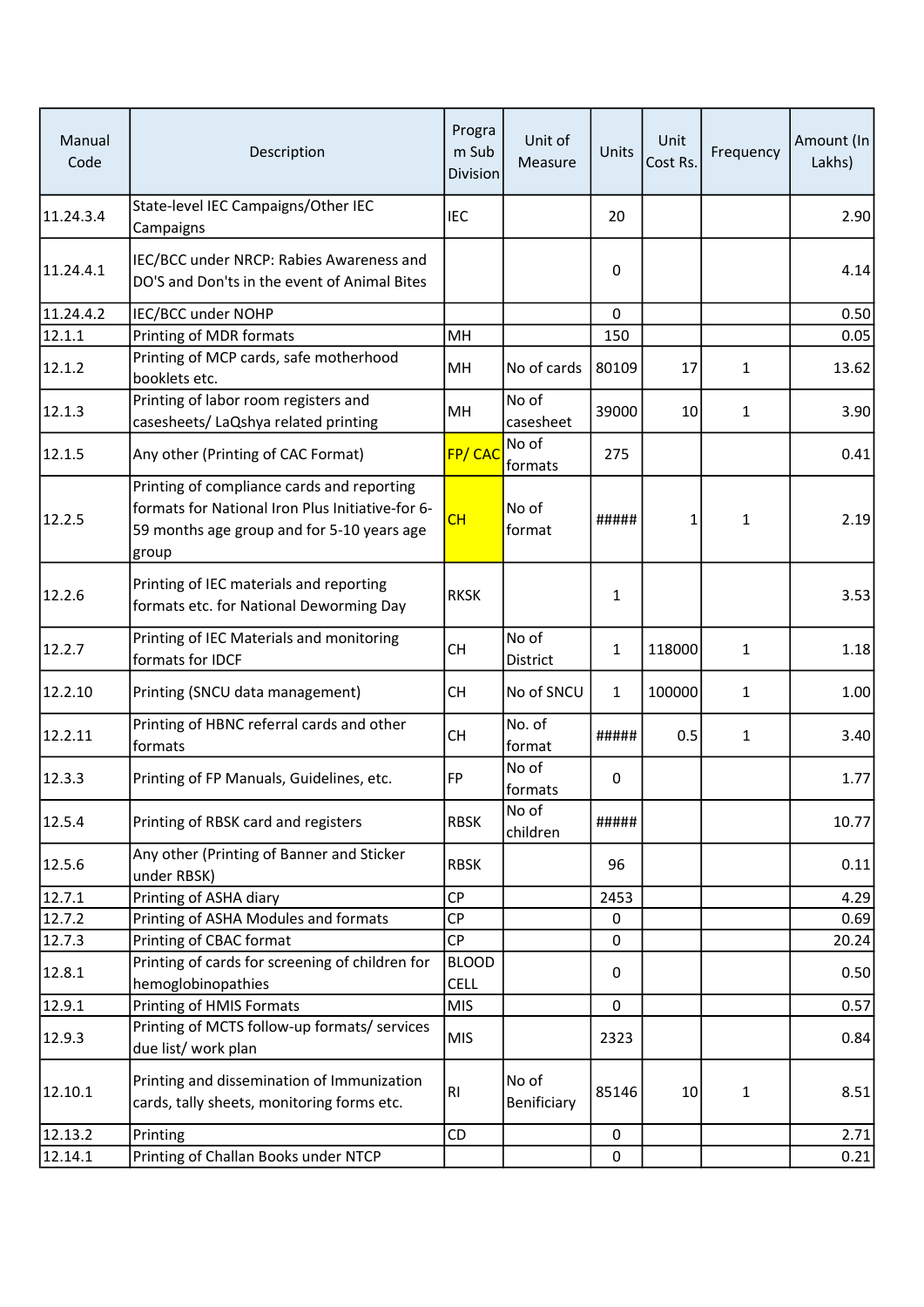| Manual<br>Code | Description                                                                             | Progra<br>m Sub<br><b>Division</b> | Unit of<br>Measure         | Units          | Unit<br>Cost Rs. | Frequency    | Amount (In<br>Lakhs) |
|----------------|-----------------------------------------------------------------------------------------|------------------------------------|----------------------------|----------------|------------------|--------------|----------------------|
|                | 12.17.5.S02 Printing of form P,L, S under IDSP progrm                                   |                                    |                            | 0              |                  |              | 0.61                 |
|                | 12.17.5.S03 Printing of reporting formats under NIDDCP                                  |                                    |                            | 0              |                  |              | 0.14                 |
| 13.2.1         | Assessments                                                                             | QA                                 |                            | 3              |                  |              | 0.30                 |
|                | 14.1.1.3.S03 District Logistic Manager                                                  | FP                                 | No.                        | 1              |                  |              | 4.41                 |
| 14.1.1.4       | Annual increment for all the existing positions                                         |                                    |                            | 1              |                  |              | 0.21                 |
| 14.2.3.501     | Implementation of FP-LMIS Division-<br><b>Transportation Cost</b>                       | <b>FP</b>                          | Lumpsump                   | 1              |                  |              | 1.16                 |
| 14.2.3.SO2     | Implementation of FP-LMIS District-<br><b>Transportation Cost</b>                       | <b>FP</b>                          | Lumpsump                   | 1              |                  |              | 0.34                 |
| 14.2.3.S06     | Procurement of Desktops and UPS Printers-<br>District                                   | <b>FP</b>                          | No.                        | 1              | 50000            |              | 0.50                 |
| 14.2.4.1       | Alternative vaccine delivery in hard to reach<br>areas                                  | RI                                 | No of AVD                  | 126            | 200              | $\mathbf{1}$ | 0.25                 |
| 14.2.5         | Alternative Vaccine Delivery in other areas                                             | RI.                                | No of AVD                  | 47568          | 90               |              | 42.81                |
| 14.2.6         | POL for vaccine delivery from State to district<br>and from district to PHC/CHCs        | RI.                                | No of<br>Districts         | 1              | 200000           | 1            | 2.00                 |
| 14.2.7         | Cold chain maintenance                                                                  | R                                  | No of cold<br>chain points | $\mathbf 0$    |                  |              | 0.40                 |
| 14.2.12        | Drug transportation charges                                                             | CD                                 |                            | $\pmb{0}$      |                  |              | 0.78                 |
| 15.3.2         | Inter-sectoral convergence                                                              | CD                                 |                            | $\mathbf 0$    |                  |              | 0.05                 |
| 15.5.3         | Private Provider Incentive                                                              | CD                                 |                            | $\mathbf 0$    |                  |              | 9.06                 |
| 15.6.1         | Reimbursement for cataract operation for<br>NGO and Private Practitioners               | <b>NCD</b>                         |                            | 0              |                  |              | 25.30                |
| 15.6.2.1       | Diabetic Retinopathy                                                                    | <b>NCD</b>                         |                            | 0              |                  |              | 0.96                 |
| 15.6.2.2       | childhood Blindness                                                                     | <b>NCD</b>                         |                            | 0              |                  |              | 0.96                 |
| 15.6.2.3       | Glaucoma                                                                                | <b>NCD</b>                         |                            | 0              |                  |              | 0.40                 |
| 15.6.2.4       | Keratoplastiy                                                                           | <b>NCD</b>                         |                            | 0              |                  |              | 1.13                 |
| 15.6.2.5       | <b>Vitreoretinal Surgery</b>                                                            | <b>NCD</b>                         |                            | 0              |                  |              | 1.50                 |
| 16.1.1.1.1     | State - Health Action Plan                                                              | PM                                 | No of<br><b>Booklet</b>    | 39             | 300              | $\mathbf{1}$ | 0.12                 |
| 16.1.1.4       | Prepare detailed operational plan for RBSK<br>across districts (including cost of plan) | <b>RBSK</b>                        | No of<br><b>Blocks</b>     | 14             | 500              | 1            | 0.07                 |
| 16.1.1.6       | To develop micro plan at sub-centre level                                               | R <sub>l</sub>                     | No                         | 273            | 100              | 1            | 0.27                 |
| 16.1.1.7       | For consolidation of micro plans at block level                                         | <b>RI</b>                          | No                         | 17             | 1000             | $\mathbf{1}$ | 0.17                 |
| 16.1.2.1.6     | Review meetings/ workshops under RKSK                                                   | <b>RKSK</b>                        |                            | $\overline{2}$ |                  |              | 0.16                 |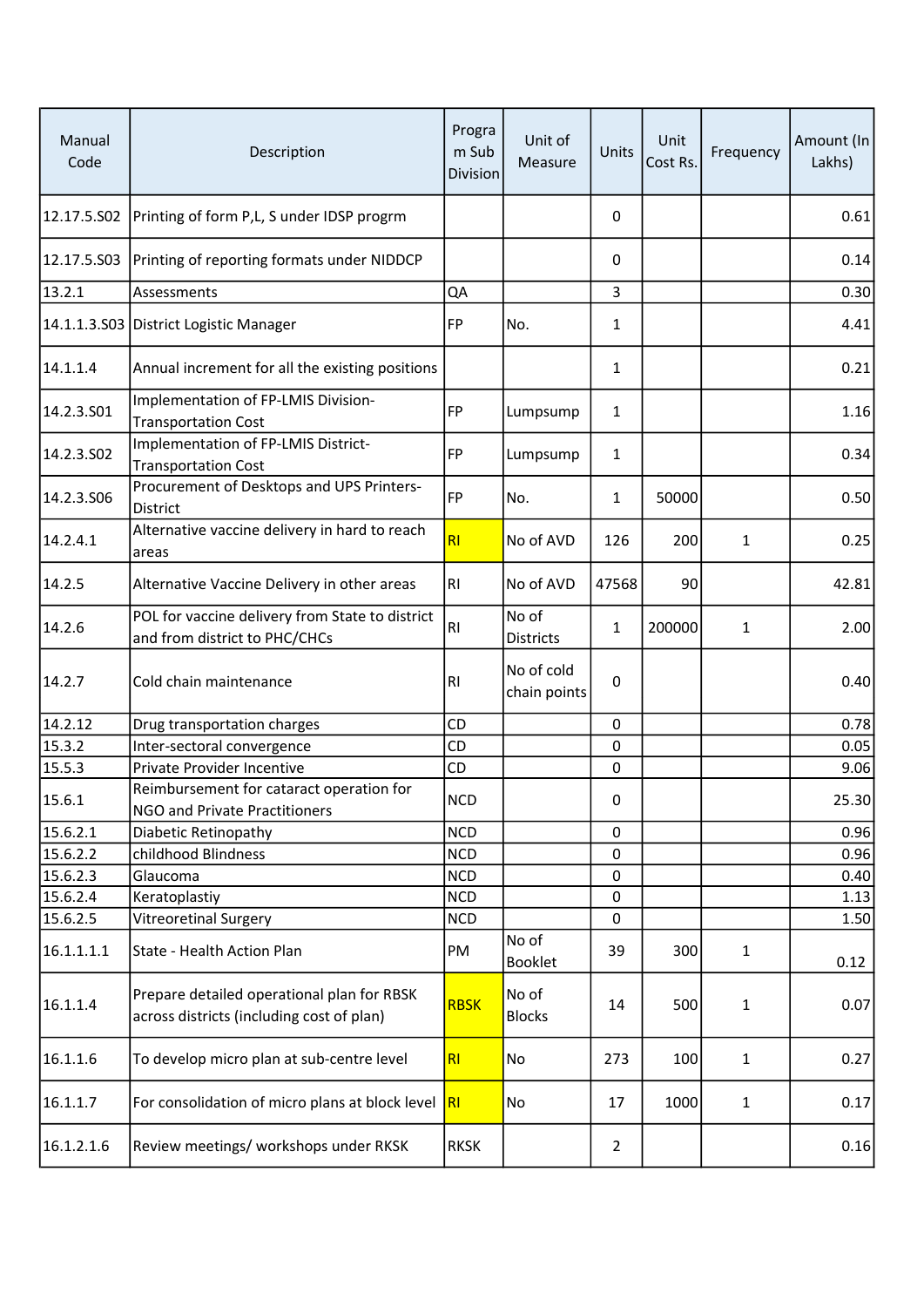| Manual<br>Code             | Description                                                                                                                   | Progra<br>m Sub<br><b>Division</b> | Unit of<br>Measure    | Units       | Unit<br>Cost Rs. | Frequency    | Amount (In<br>Lakhs) |
|----------------------------|-------------------------------------------------------------------------------------------------------------------------------|------------------------------------|-----------------------|-------------|------------------|--------------|----------------------|
| 16.1.2.1.7                 | RBSK Convergence/Monitoring meetings                                                                                          | <b>RBSK</b>                        | No of<br>Meetings     | 3           | 500              | 3            | 0.21                 |
| 16.1.2.1.14                | Quarterly review meetings exclusive for RI at<br>district level with Block MOs, CDPO, and other RI<br>stake holders           |                                    | No of<br>participants | 195         | 100              | $\mathbf{1}$ | 0.20                 |
| 16.1.2.1.15                | Quarterly review meetings exclusive for RI at<br>block level                                                                  | <b>RI</b>                          | No of<br>participants | 3611        | 75               | $\mathbf{1}$ | 2.71                 |
| 16.1.2.1.16                | <b>IDSP Meetings</b>                                                                                                          |                                    |                       | 0           |                  |              | 0.04                 |
| 16.1.2.1.17                | State Task Force, State Technical Advisory<br>Committee meeting, District coordination<br>meeting (Lymphatic Filariasis)      |                                    |                       | 0           |                  |              | 0.30                 |
| 16.1.2.1.21                | Medical Colleges (Any meetings)                                                                                               |                                    |                       | $\mathbf 0$ |                  |              | 0.10                 |
| 16.1.2.1.22                | Monthly meeting with the hospital staff                                                                                       |                                    |                       | 0           |                  |              | 0.48                 |
| 16.1.2.1.28.<br>S01        | District Level MDR Review Meeting                                                                                             | MH                                 | No of<br>meetings     | 6           | 3000             | $\mathbf{1}$ | 0.18                 |
| 16.1.2.1.28.<br><b>SO2</b> | Divisional Level MDR Review Meeting                                                                                           | MH                                 | No of<br>meetings     | 4           | 10000            | $\mathbf{1}$ | 0.40                 |
| 16.1.2.2.3                 | State/ District Quality Assurance Unit<br>(Monitoring & Supervision)                                                          | QA                                 | Vehicle               | 2           |                  |              | 7.80                 |
| 16.1.2.2.5                 | Monitoring, Evaluation & Supervision<br>(Malaria)                                                                             |                                    |                       | 0           |                  |              | 2.13                 |
| 16.1.2.2.6                 | Monitoring/supervision and Rapid response<br>(Dengue and Chikungunya)                                                         |                                    |                       | 0           |                  |              | 1.98                 |
| 16.1.2.2.7                 | Monitoring and supervision (JE/AE)                                                                                            |                                    |                       | 0           |                  |              | 3.36                 |
| 16.1.2.2.8                 | Monitoring & Supervision (Lymphatic<br>Filariasis)                                                                            |                                    |                       | 0           |                  |              | 0.30                 |
| 16.1.2.2.12                | District NCD Cell                                                                                                             |                                    |                       | 0           |                  |              | 1.13                 |
| 16.1.2.2.13                | Supervision and Monitoring                                                                                                    |                                    |                       | 0           |                  |              | 3.08                 |
| 16.1.2.2.14                | Monitoring Committee on Section 5                                                                                             |                                    |                       | 0           |                  |              | 0.03                 |
| 16.1.2.2.16                | Monitoring and Surveillance (review meetings<br>Travel) under NRCP                                                            |                                    |                       | 0           |                  |              | 0.50                 |
| 16.1.3.1.1                 | Mobility Support for SPMU/State                                                                                               |                                    |                       | 0           |                  |              | 1.14                 |
| 16.1.3.1.4                 | Mobility Costs for ASHA Resource<br>Centre/ASHA Mentoring Group (Kindly<br>Specify)                                           |                                    |                       | 0           |                  |              | 0.37                 |
| 16.1.3.1.9                 | Mobility support for Rapid Response Team                                                                                      |                                    |                       | 0           |                  |              | 0.51                 |
| 16.1.3.1.13                | Vehicle Operation (POL)                                                                                                       |                                    |                       | 0           |                  |              | 2.35                 |
| 16.1.3.1.14                | Vehicle hiring                                                                                                                |                                    |                       | $\mathbf 0$ |                  |              | 2.76                 |
| 16.1.3.1.15                | Tobacco Cessation Centre (TCC): Mobility<br>support                                                                           |                                    |                       | 0           |                  |              | 0.60                 |
| 16.1.3.3.1                 | PM activities for World Population Day'<br>celebration (Only mobility cost): funds<br>earmarked for district level activities | <b>FP</b>                          | No of<br>events       | 1           | 20000            |              | 0.20                 |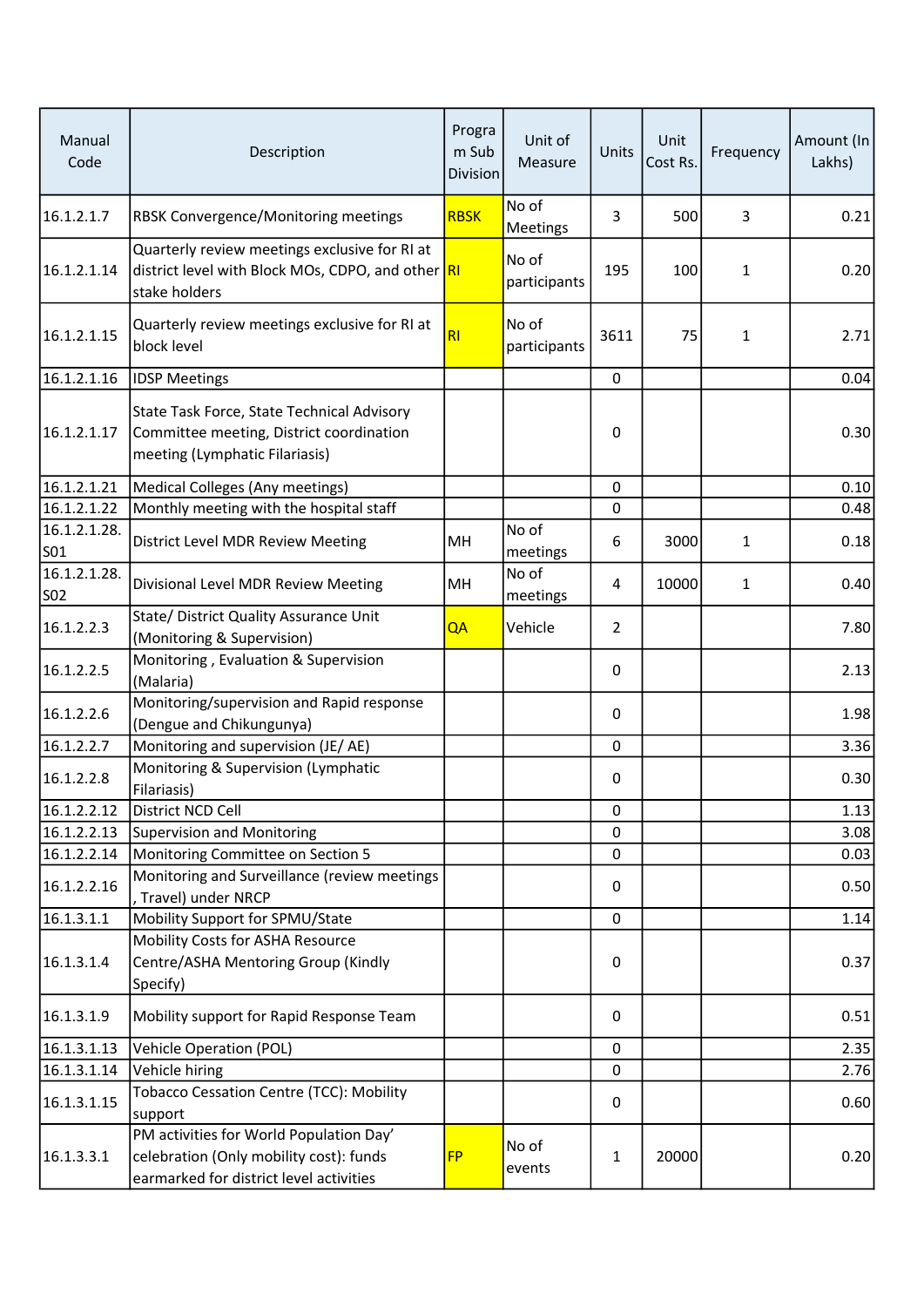| Manual<br>Code                  | Description                                                                                                                                        | Progra<br>m Sub<br><b>Division</b> | Unit of<br>Measure | Units        | Unit<br>Cost Rs. | Frequency | Amount (In<br>Lakhs) |
|---------------------------------|----------------------------------------------------------------------------------------------------------------------------------------------------|------------------------------------|--------------------|--------------|------------------|-----------|----------------------|
| 16.1.3.3.2                      | PM activities for Vasectomy Fortnight<br>celebration (Only mobility cost): funds<br>earmarked for district level activities                        | <b>FP</b>                          | No of<br>events    | $\mathbf{1}$ | 5000             |           | 0.05                 |
| 16.1.3.3.3                      | Mobility Support for DPMU/District                                                                                                                 |                                    |                    | $\mathbf 0$  |                  |           | 11.88                |
| 16.1.3.3.5                      | Mobility Costs for ASHA Resource<br>Centre/ASHA Mentoring Group (Kindly<br>Specify)                                                                |                                    |                    | 1            |                  |           | 0.10                 |
| 16.1.3.3.7                      | Mobility Support for supervision for district<br>level officers.                                                                                   | RI                                 | No                 | 0            |                  |           | 3.00                 |
| 16.1.3.3.8                      | MOBILITY: Travel Cost, POL, etc. during<br>outbreak investigations and field visits for<br>monitoring programme activities at DSU on<br>need basis |                                    |                    | 0            |                  |           | 3.00                 |
| 16.1.3.3.10                     | Travel expenses - Contractual Staff at District<br>level                                                                                           |                                    |                    | 0            |                  |           | 0.60                 |
| 16.1.3.3.11                     | Mobility Support: District Cell                                                                                                                    |                                    |                    | $\pmb{0}$    |                  |           | 1.33                 |
| 16.1.3.3.12                     | Medical Colleges (All service delivery to be<br>budgeted under B.30)                                                                               |                                    |                    | 0            |                  |           | 0.10                 |
| 16.1.3.3.13                     | Miscellaneous/Travel                                                                                                                               |                                    |                    | 0            |                  |           | 3.60                 |
| 16.1.3.3.14                     | <b>Enforcement Squads</b>                                                                                                                          |                                    |                    | 0            |                  |           | 0.10                 |
| 16.1.3.3.15                     | District Tobacco Control Cell (DTCC): Mobility<br>Support                                                                                          |                                    |                    | 0            |                  |           | 1.56                 |
| 16.1.3.3.16                     | District NCD Cell (TA, DA, POL)                                                                                                                    |                                    |                    | 0            |                  |           | 0.66                 |
| 16.1.3.3.17.<br>SO <sub>1</sub> | Mission Parivar Vikas Campaign                                                                                                                     | <b>FP</b>                          | No of<br>campaign  | 28           | 1000             |           | 0.28                 |
| 16.1.3.4.1                      | PM activities for World Population Day'<br>celebration (Only mobility cost): funds<br>earmarked for block level activities                         | <b>FP</b>                          | No of<br>events    | 14           | 1000             |           | 0.14                 |
| 16.1.3.4.2                      | PM activities for Vasectomy Fortnight<br>celebration (Only mobility cost): funds<br>earmarked for block level activities                           | <b>FP</b>                          | No of<br>events    | 14           | 1000             |           | 0.14                 |
| 01                              | 16.1.3.4.3.S Mobility for Supportive Supervision At Block<br>Level-M&E                                                                             | ME                                 |                    | $\mathbf{0}$ |                  |           | 55.44                |
| 16.1.3.4.3.S<br>02              | Mobility Support & Commnication cost for<br><b>BCPM</b>                                                                                            | <b>CP</b>                          |                    | 0            |                  |           | 8.57                 |
| 16.1.3.4.5.5<br>01              | <b>Communication Cost for HWC Staff</b>                                                                                                            | <b>CP</b>                          |                    | 0            |                  |           | 5.10                 |
| 16.1.3.5.1.5<br>01              | TA/DA of HWC Staff                                                                                                                                 | <b>CP</b>                          |                    | 0            |                  |           | 5.10                 |
| 16.1.3.5.1.S<br>02              | Travel expenses for regular staff under NLEP                                                                                                       | CD                                 |                    | 0            |                  |           | 0.40                 |
| 16.1.4.1.1                      | JSY Administrative Expenses                                                                                                                        | <b>MH</b>                          |                    | 0            |                  |           | 21.17                |
| 16.1.4.1.5                      | Office expenses on telephone, fax, Broadband<br>Expenses & Other Miscellaneous Expenditures                                                        |                                    |                    | 0            |                  |           | 0.60                 |
| 16.1.4.1.10                     | <b>Office Operation (Miscellaneous)</b>                                                                                                            |                                    |                    | $\mathbf 0$  |                  |           | 3.08                 |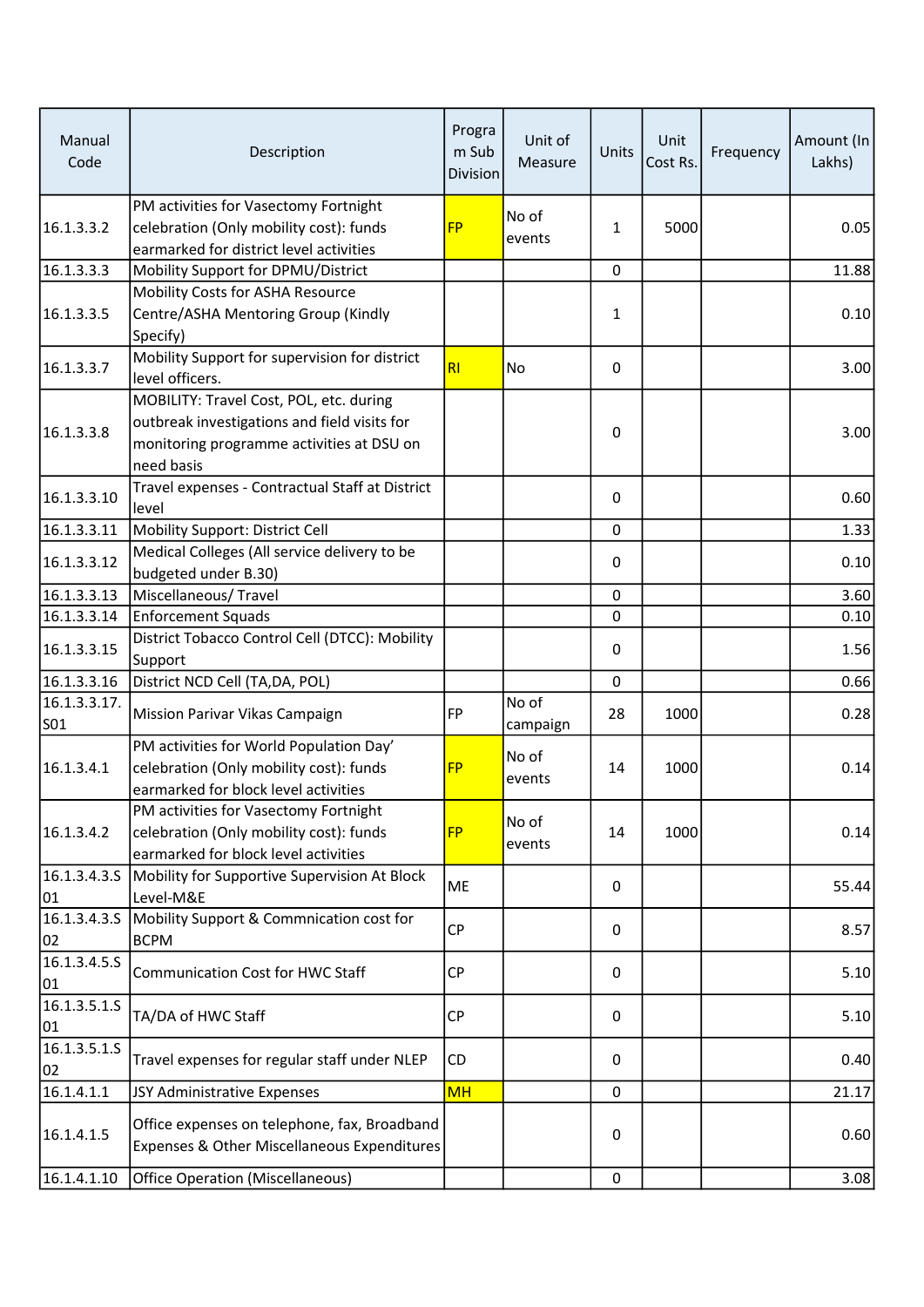| Manual<br>Code              | Description                                                                                              | Progra<br>m Sub<br><b>Division</b> | Unit of<br>Measure    | Units       | Unit<br>Cost Rs. | Frequency    | Amount (In<br>Lakhs) |
|-----------------------------|----------------------------------------------------------------------------------------------------------|------------------------------------|-----------------------|-------------|------------------|--------------|----------------------|
| 16.1.4.1.11                 | Tobacco Cessation Centre (TCC): Office<br>Expenses                                                       |                                    |                       | 0           |                  |              | 0.50                 |
| 16.1.4.2.1                  | District Quality Assurance Unit (Operational<br>cost)                                                    | QA                                 |                       | 0           |                  |              | 9.48                 |
| 16.1.4.2.3                  | contingency support                                                                                      |                                    |                       | $\mathbf 0$ |                  |              | 1.73                 |
| 16.1.4.2.4                  | Office operation & Maintenance - District Cell                                                           |                                    |                       | 0           |                  |              | 0.42                 |
| 16.1.4.2.5                  | District Cell - Consumables                                                                              |                                    |                       | $\mathbf 0$ |                  |              | 0.42                 |
| 16.1.4.2.6                  | Operational expenses of the district centre :<br>rent, telephone expenses, website etc.                  |                                    |                       | 0           |                  |              | 0.10                 |
| 16.1.4.2.8                  | District Tobacco Control Cell (DTCC):<br>Misc./Office Expenses                                           |                                    |                       | 0           |                  |              | 4.00                 |
| 16.1.4.2.9                  | District NCD Cell (Contingency)                                                                          |                                    |                       | $\mathbf 0$ |                  |              | 1.00                 |
| 16.1.4.3.1                  | SNCU Data management (excluding HR)                                                                      | <b>CH</b>                          | No of SNCU            | 1           | 60000            | $\mathbf{1}$ | 0.60                 |
| 16.1.5.2.1                  | Minor repairs and AMC of IT/office equipment<br>supplied under IDSP                                      |                                    |                       | 0           |                  |              | 0.05                 |
|                             | PM activities under Micronutrient                                                                        |                                    |                       |             |                  |              |                      |
| 16.1.5.3.1                  | <b>Supplementation Programme</b>                                                                         |                                    |                       | 0           |                  |              | 1.40                 |
| 16.1.5.3.3                  | Concurrent Audit system                                                                                  |                                    |                       | 0           |                  |              | 1.38                 |
| 16.1.5.3.11                 | <b>District level Coordination Committee</b>                                                             |                                    |                       | 0           |                  |              | 0.02                 |
| 16.1.5.3.16.<br>SO4         | Divisional PMU Operational Cost                                                                          | <b>HR</b>                          |                       | 0           |                  |              | 18.19                |
| 16.1.5.3.16.<br>SO5         | DPMU Operational Cost (inclusive of Rs.<br>10000/ district / month for RBSK DEIC<br>Manager TA DA)       |                                    |                       | 1           |                  |              | 13.11                |
| 16.1.5.3.16.<br>SO6         | <b>BPMU Oprational Cost</b>                                                                              |                                    |                       | 14          |                  |              | 27.78                |
| 16.1.5.3.16.<br>S09         | <b>Oprational Cost for RBSK</b>                                                                          | <b>RBSK</b>                        | No of DEIC<br>Manager | 0           | 10000            | $\mathbf{1}$ | 0.10                 |
| 16.1.5.3.16.<br>S10         | Operational cost of RBSK-MHT                                                                             | <b>RBSK</b>                        | No of teams           | 0           | 1500             | $\mathbf{1}$ | 0.42                 |
| 16.1.5.3.16.<br>$\vert$ S15 | Office & Administrative Expence for State &<br><b>District Rabies Program</b>                            |                                    |                       | 0           |                  |              | 0.08                 |
| 16.1.5.3.16.                | Office operational cost & other office                                                                   | <b>NCD</b>                         |                       | 0           |                  |              | 0.93                 |
| S <sub>18</sub>             | expences unedr NPCB                                                                                      |                                    |                       |             |                  |              |                      |
| 16.1.5.3.16.                | Annual Maint. & operation of WIC/WIF at                                                                  | <b>RI</b>                          |                       | 0           |                  |              | 0.40                 |
| S22.01                      | state and division level under RI                                                                        |                                    |                       |             |                  |              |                      |
| 16.1.5.3.16.                | Electrictity Bill of WIC/WIF at state and                                                                | <b>RI</b>                          |                       | 0           |                  |              | 1.00                 |
| S22.02                      | division level under RI                                                                                  |                                    |                       |             |                  |              |                      |
| 16.1.5.3.16.                | Pol & Opex of DG set of Vaccine Storage at                                                               | RI.                                |                       | 0           |                  |              | 2.00                 |
| S22.03                      | state and division level under RI                                                                        |                                    |                       |             |                  |              |                      |
| 16.1.5.3.16.<br>S22.04      | Pol & Opex of DG set of Vaccine Storage at<br>District level & other Cold Chain Point under<br><b>RI</b> | RI.                                |                       | 0           |                  |              | 0.70                 |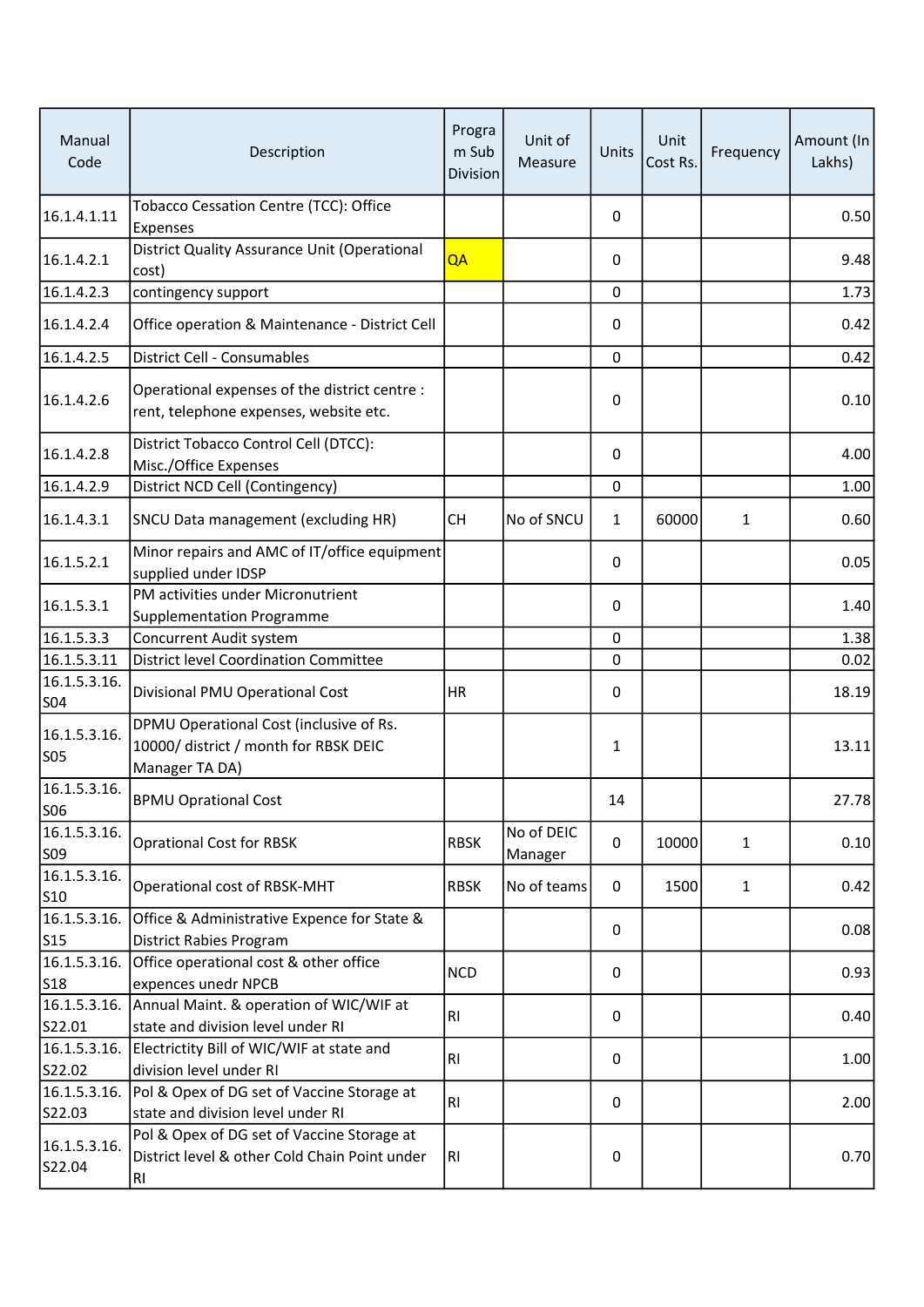| Manual<br>Code     | Description                                                            | Progra<br>m Sub<br>Division | Unit of<br>Measure | Units        | Unit<br>Cost Rs. | Frequency | Amount (In<br>Lakhs) |
|--------------------|------------------------------------------------------------------------|-----------------------------|--------------------|--------------|------------------|-----------|----------------------|
| 16.2.1.S01         | Divisional Data Assistant                                              | FP/<br>PNDT                 | No.                | $\mathbf{1}$ |                  |           | 3.04                 |
| 16.2.1.S02         | Data Entry Operator                                                    | FP/<br>PNDT                 | No.                | 1            |                  |           | 2.27                 |
| 16.2.2.S02         | Division Level Mobility Support for PNDT<br>Team                       | FP/<br><b>PNDT</b>          | Lumpsum            | 0            | 10000            |           | 0.10                 |
| 16.3.2.S01         | Mobility Support for HMIS & MCTS Block Level MIS                       |                             |                    | 0            |                  |           | 0.50                 |
| 16.3.2.S02         | Mobility Support for HMIS & MCTS Division<br>Level                     | <b>MIS</b>                  |                    | 0            |                  |           | 1.63                 |
| 16.3.3.501         | Operational cost for HMIS & MCTS-AMC                                   | <b>MIS</b>                  |                    | 0            |                  |           | 1.41                 |
| 16.3.3.S02         | Operational cost for HMIS & MCTS-Internet                              | <b>MIS</b>                  |                    | 0            |                  |           | 2.22                 |
| 16.3.3.503         | Operational cost for HMIS & MCTS-Office<br>Expenditure                 | <b>MIS</b>                  |                    | 0            |                  |           | 3.06                 |
| 16.3.3.S04         | Operational cost for HMIS & MCTS-Recurring<br>Charges for ANMOL Tablet | <b>MIS</b>                  |                    | 284          |                  |           | 10.22                |
|                    | 16.4.1.1.S06 Divisional Project Manager                                | PM                          |                    | 1            |                  |           | 11.70                |
|                    | 16.4.1.1.S07 Divisional Accounts Manager                               | PM                          |                    | 1            |                  |           | 8.74                 |
|                    | 16.4.1.1.S08 Office Assistant-Div PMU                                  | PM                          |                    | 1            |                  |           | 3.15                 |
|                    | 16.4.1.1.S09 Chowkidar Cum Peon-Div PMU                                | PM                          |                    | 0            |                  |           | 2.83                 |
|                    | 16.4.1.1.S10 Driver- Div PMU                                           | PM                          |                    | 1            |                  |           | 3.15                 |
| 16.4.2.1.1.S<br>01 | District Programme Manager                                             | PM                          |                    | 1            |                  |           | 6.39                 |
| 16.4.2.1.1.S<br>02 | <b>District Community Process Manager</b>                              | PM                          |                    | 1            |                  |           | 5.23                 |
| 16.4.2.1.1.5<br>04 | <b>District Accounts Manager</b>                                       | PM                          |                    | 1            |                  |           | 5.36                 |
|                    | 16.4.2.1.1.50 District Data Cum Account Assistant                      | PM                          |                    | 1            |                  |           | 3.61                 |
| 16.4.2.1.1.S<br>06 | <b>DEIC</b> manager                                                    | <b>RBSK</b>                 |                    | 1            |                  |           | 3.96                 |
|                    | 16.4.2.1.1.SO Support Staff                                            | PM                          |                    | 1            |                  |           | 1.76                 |
| 16.4.2.1.2.5<br>02 | District Consultant(MH)                                                | MH                          |                    | 1            |                  |           | 4.94                 |
| 16.4.2.1.2.5<br>03 | Division Consultant Quality Assurance                                  | QA                          |                    | 1            |                  |           | 5.40                 |
| 16.4.2.1.2.5<br>04 | District Hospital Quality Manager                                      | QA                          |                    | 3            |                  |           | 14.12                |
| 16.4.2.1.2.5<br>05 | <b>District Consultant Quality Assurance</b>                           | QA                          |                    | 1            |                  |           | 6.09                 |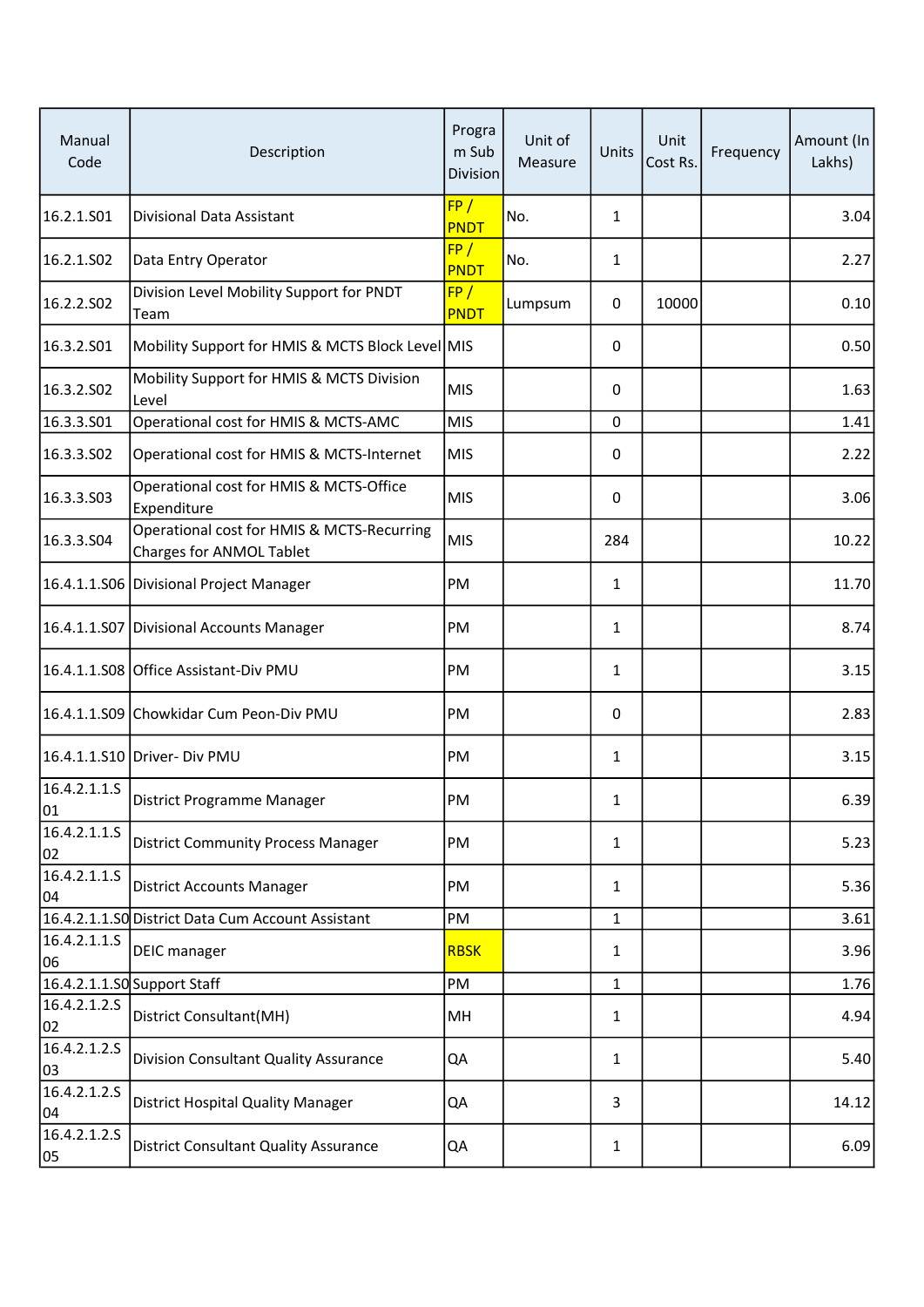| Manual<br>Code              | Description                                                          | Progra<br>m Sub<br><b>Division</b> | Unit of<br>Measure | Units            | Unit<br>Cost Rs. | Frequency | Amount (In<br>Lakhs) |
|-----------------------------|----------------------------------------------------------------------|------------------------------------|--------------------|------------------|------------------|-----------|----------------------|
| 16.4.2.1.5.5<br>01          | M & E Officer                                                        |                                    |                    | 0                |                  |           | 5.95                 |
| 16.4.2.1.5.5<br>02          | M & E Assistant                                                      |                                    |                    | 0                |                  |           | 1.98                 |
| $\sqrt{16.4.2.1.7.S}$<br>01 | <b>Accountant District Hospital</b>                                  | FD                                 |                    | $\mathbf{1}$     |                  |           | 2.95                 |
| 16.4.2.1.8.5<br>01          | Programme cum Admin. Asst.                                           | QA                                 |                    | 2                |                  |           | 4.13                 |
| 16.4.2.2.2.5<br>01          | District Epidemiologist-CD-IDSP                                      | CD                                 |                    | 0                |                  |           | 8.75                 |
| 16.4.2.2.2.5<br>02          | District Leprosy Consultant-CD-NLEP                                  | CD                                 |                    | 0                |                  |           | 5.27                 |
| 16.4.2.2.2.5<br>04          | District AES/JE Consultant                                           | CD                                 |                    | 0                |                  |           | 6.39                 |
| 16.4.2.2.3.5<br>01          | Programme Assistants/District Technical<br>Assitant-CD-NVBDCP-AES/JE | CD                                 |                    | 0                |                  |           | 2.47                 |
| 16.4.2.2.4.5<br>01          | Sr PMDT-TB HIV Coodinators                                           | CD                                 |                    | 0                |                  |           | 4.47                 |
| 16.4.2.2.4.5<br>02          | PPM Coordinator                                                      | CD                                 |                    | 0                |                  |           | 8.74                 |
| 16.4.2.2.4.5<br>03          | District Programme Coordinator                                       | CD.                                |                    | 0                |                  |           | 5.33                 |
| 16.4.2.2.5.5<br>01          | District Data Manager-CD-IDSP                                        | CD                                 |                    | 0                |                  |           | 3.73                 |
| 16.4.2.2.5.5<br>02          | <b>Statistical Asst. DRTB Centre</b>                                 | CD                                 |                    | 0                |                  |           | 4.45                 |
| 16.4.2.2.6.5<br>01          | Senior Treatment Supervisor(STS)                                     | CD                                 |                    | 0                |                  |           | 64.44                |
| 16.4.2.2.6.5<br>03          | Senior TB Lab Supervisor(STLS)                                       | CD                                 |                    | $\boldsymbol{0}$ |                  |           | 24.36                |
| 16.4.2.2.7.5<br>01          | Accountant- Full time                                                | CD                                 |                    | 0                |                  |           | 3.65                 |
| $\sqrt{16.4.3.1.1.S}$<br>01 | <b>Block Programme Manager</b>                                       | PM                                 |                    | 14               |                  |           | 53.87                |
| 16.4.3.1.1.5<br>02          | <b>Block Account Manager</b>                                         |                                    |                    | 14               |                  |           | 44.51                |
| 16.4.3.1.1.5<br>03          | <b>Block Community Process Manager</b>                               |                                    |                    | 0                |                  |           | 36.22                |
| 16.4.3.1.9.5<br>03          | Data Entry Operator-HR                                               |                                    |                    | 3                |                  |           | 7.42                 |
| 16.4.3.1.9.5<br>04          | Data Entry Operator-MCTS OPR 820 MIS                                 | <b>MIS</b>                         |                    | 14               |                  |           | 34.45                |
| 16.4.3.1.9.5<br>05          | Data Entry Operator-MIS Outsource                                    | <b>MIS</b>                         |                    |                  |                  |           | 0.36                 |
| 16.4.3.1.9.5<br>07          | Data Entry Operator-RI                                               | R1                                 |                    | 0                |                  |           | 2.26                 |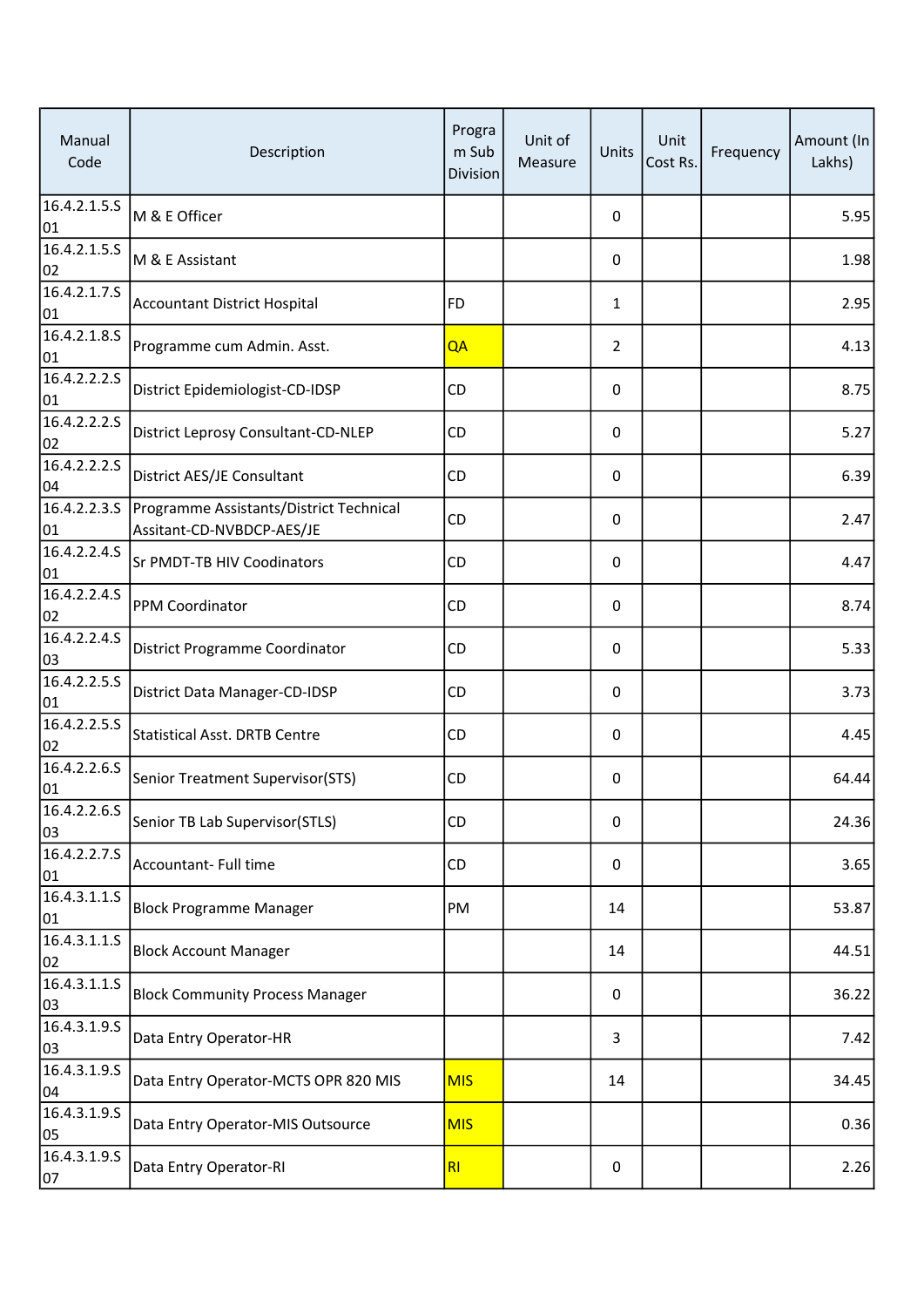| Manual<br>Code               | Description                                                           | Progra<br>m Sub<br><b>Division</b> | Unit of<br>Measure      | Units          | Unit<br>Cost Rs. | Frequency    | Amount (In<br>Lakhs) |
|------------------------------|-----------------------------------------------------------------------|------------------------------------|-------------------------|----------------|------------------|--------------|----------------------|
| 16.4.3.1.9.5<br>08           | Data Entry Operator-RNTCP                                             | PM                                 |                         | $\mathbf{0}$   |                  |              | 3.22                 |
| 16.4.3.1.9.5<br>11           | Data Entry Operator- CD-IDSP                                          | <b>CD</b>                          |                         | 0              |                  |              | 2.45                 |
| 16.4.3.1.9.5<br>13           | Data Entry Operator- NBCP-District                                    | <b>NCD</b>                         |                         | 0              |                  |              | 1.45                 |
| 16.4.3.1.9.5<br>18           | Data Entry Operator -CD-AES/JE                                        | <b>CD</b>                          |                         | 0              |                  |              | 1.92                 |
| 17.2.1                       | Telemedicine/ teleconsultation facility under<br>Ayushman Bharat H&WC |                                    |                         | 0              |                  |              | 23.64                |
| 17.4                         | E-rakt kosh- refer to strengthening of blood<br>services guidelines   | <b>BLOOD</b><br><b>CELL</b>        | No of<br>Facility       | $\mathbf{0}$   | 1000             | 12           | 0.24                 |
| 17.8.S05                     | Internet Cost to ASHA & AF at HWC                                     |                                    |                         | 0              |                  |              | 4.03                 |
| 18.17                        | Counseling training for Service Provider                              | <b>FP</b>                          | No of<br><b>Batches</b> | 1              | 49540            |              | 0.50                 |
| 18.23                        | <b>NBSU &amp; NBCC Register</b>                                       | <b>CH</b>                          | No of<br>register       | 72             | 350              | 1            | 0.25                 |
| 18.29                        | Uniform Case Sheet of Pediatrics                                      | <b>CH</b>                          | No of<br>format         | 3216           | 14               | 1            | 0.45                 |
| U.1.3.1                      | Operational Expenses of UPHCs (excluding<br>rent)                     | <b>NUHM</b>                        | No.'s                   | $\overline{2}$ | 8000             | 12           | 1.92                 |
| U.2.2.1                      | Mobility support for ANM/LHV                                          | <b>NUHM</b>                        | No.'s                   | 11             | 500              | 12           | 0.66                 |
| U.2.3.1                      | <b>UHNDs</b>                                                          | <b>NUHM</b>                        | No.'s                   | 11             | 1000             | 12           | 1.32                 |
| U.2.3.2                      | Special outreach camps in slums/ vulnerable<br>areas                  | <b>NUHM</b>                        | No.'s                   | $\overline{2}$ | 3250             | 12           | 0.78                 |
| 0.3.1.1.1                    | Incentives for routine activities                                     | <b>NUHM</b>                        |                         | 48             |                  |              | 11.16                |
| U.3.1.1.3.SO<br>$\mathbf{1}$ | Incentive for Health Promotion Day for ASHAs NUHM                     |                                    | No.'s                   | 28             | 200              | 12           | 0.67                 |
| U.3.1.1.4                    | ASHA Incentive for JSY & Awards for best<br>Performing Urban ASHA     | <b>NUHM</b>                        |                         | 526            |                  |              | 1.59                 |
| U.3.1.2.S02                  | <b>ASHA HBNC Module 6 &amp; 7 Training</b>                            | <b>NUHM</b>                        | No.'s                   | 1              | 88200            | $\mathbf{1}$ | 0.88                 |
| U.3.1.3.1                    | Other Non-Monetary Incentives Costs (badge,<br>uniform, ID, etc.)     | <b>NUHM</b>                        | No.'s                   | 48             | 500              | $\mathbf{1}$ | 0.24                 |
| U.4.1.1.2                    | Untied grants to UPHCs Rented Building                                | <b>NUHM</b>                        | No.'s                   | $\overline{2}$ | 100000           | $\mathbf{1}$ | 2.00                 |
| U.4.1.4                      | Untied grants to MAS                                                  | <b>NUHM</b>                        | No.'s                   | 28             | 5000             | $\mathbf{1}$ | 1.40                 |
| U.5.1.4.1                    | Rent for UPHC                                                         | <b>NUHM</b>                        | No.'s                   | $\overline{2}$ | 17325            | 12           | 4.16                 |
| U.6.2.1.2                    | Procurement of drugs for facilities other than<br>AB-HWCs             | <b>NUHM</b>                        | No.'s                   | $\overline{2}$ | 130000           | $\mathbf{1}$ | 2.60                 |
| U.6.2.2.1                    | <b>ASHA Drug Kits</b>                                                 | <b>NUHM</b>                        | No.'s                   | 20             | 750              | $\mathbf{1}$ | 0.15                 |
| U.8.1.1.1                    | ANMs/LHVs UPHC                                                        | <b>NUHM</b>                        |                         | 11             |                  |              | 23.10                |
| U.8.1.2.1                    | Staff nurse UPHC                                                      | <b>NUHM</b>                        |                         | 3              |                  |              | 9.71                 |
| U.8.1.3.1                    | Lab Technicians UPHC                                                  | <b>NUHM</b>                        |                         | $\overline{2}$ |                  |              | 4.83                 |
| U.8.1.4.1                    | Pharmacists UPHC                                                      | <b>NUHM</b>                        |                         | $\overline{2}$ |                  |              | 6.09                 |
| U.8.1.8.1.1                  | MO at UPHC Full-time                                                  | <b>NUHM</b>                        |                         | $\overline{2}$ |                  |              | 13.20                |
| U.8.1.10.1                   | Other Support staff                                                   | <b>NUHM</b>                        |                         | 4              |                  |              | 7.21                 |
| U.12.1                       | Printing activities                                                   | <b>NUHM</b>                        |                         | 53             |                  |              | 0.17                 |